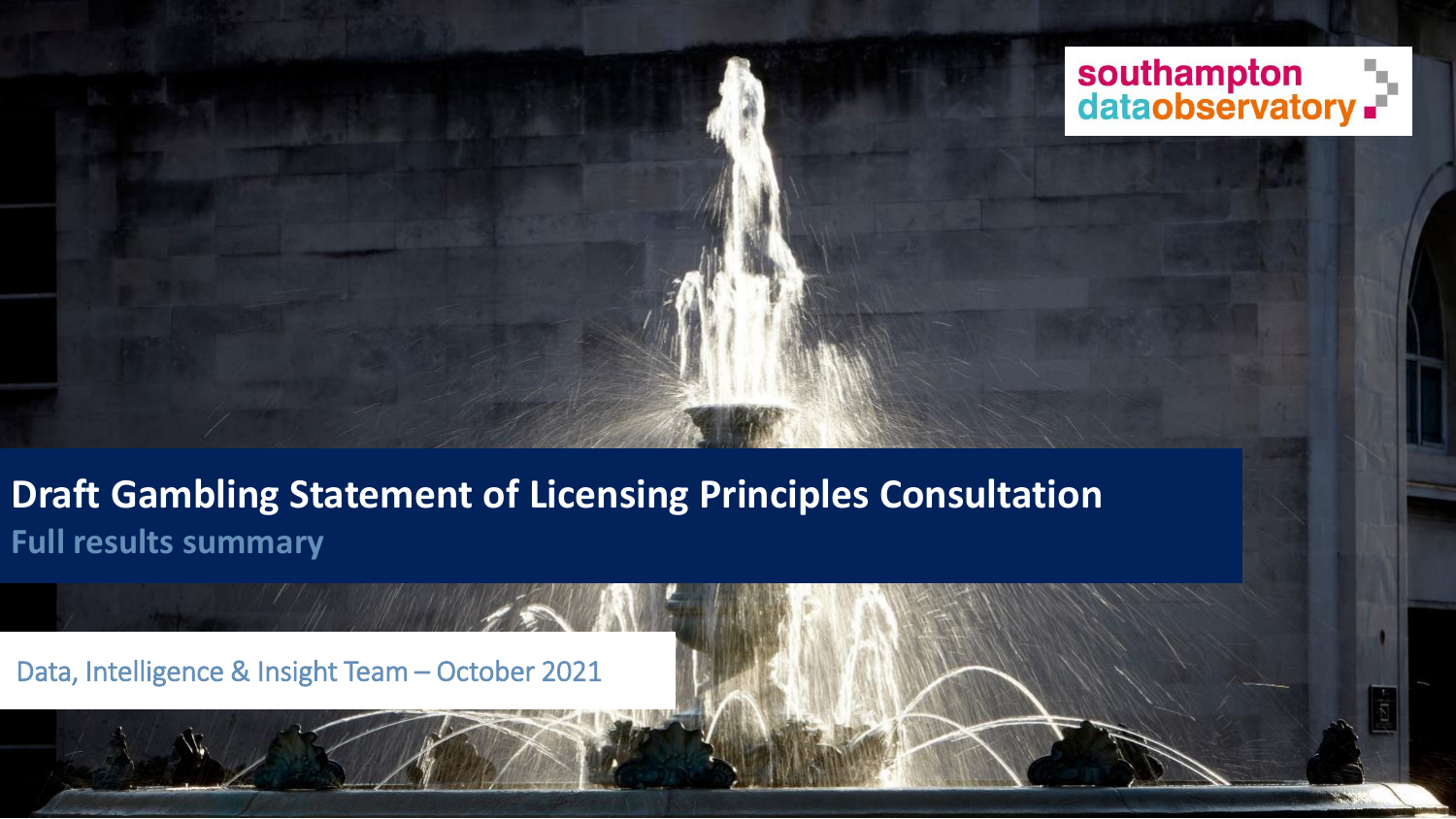# **Contents**

# [Introduction and Methodology](#page-2-0)

- **[Introduction](#page-3-0)**
- [Consultation principles](#page-4-0)
- [Methodology and promotion](#page-5-0)
- [Interpreting this report](#page-6-0)
- [Who are the respondents](#page-7-0)

# [Protecting children and other vulnerable persons](#page-8-0)  from being harmed or exploited by gambling

• [Displaying information on mental health, alcohol and drug](#page-10-0) services

# [Sufficient knowledge to tackle risks associated](#page-11-0)  with gambling

**[Staff alcohol intervention training](#page-13-0)** 

# [Intervention to protect vulnerable persons from](#page-14-0)  being harmed or exploited by gambling

• [Interventions for individuals who display anger or](#page-16-0)  aggressive behaviour

## [Access](#page-17-0)

• [Accessing the premises](#page-19-0)

# [Local Area Profile](#page-20-0)

• [Increase in detail in the local area profile](#page-22-0)

# [Overall policy](#page-23-0)

- [Overall draft policy](#page-24-0)
- [Parts of the draft policy that need more information](#page-25-0)
- [Impact on you, your business or the wider community](#page-26-0)
- [Draft policy: disagreements, comments, suggestions](#page-27-0)  and impacts

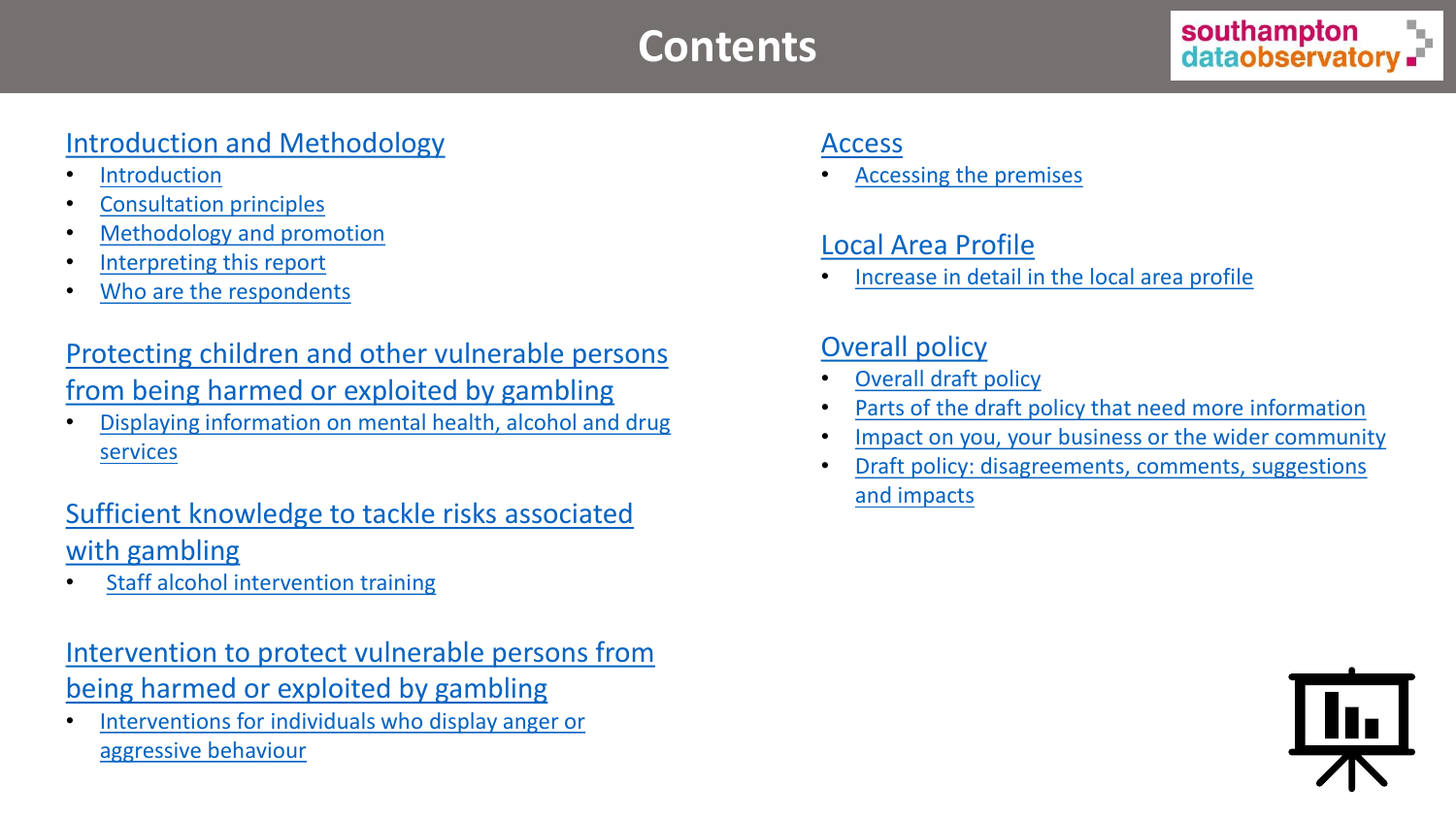<span id="page-2-0"></span>



# **Introduction and Methodology**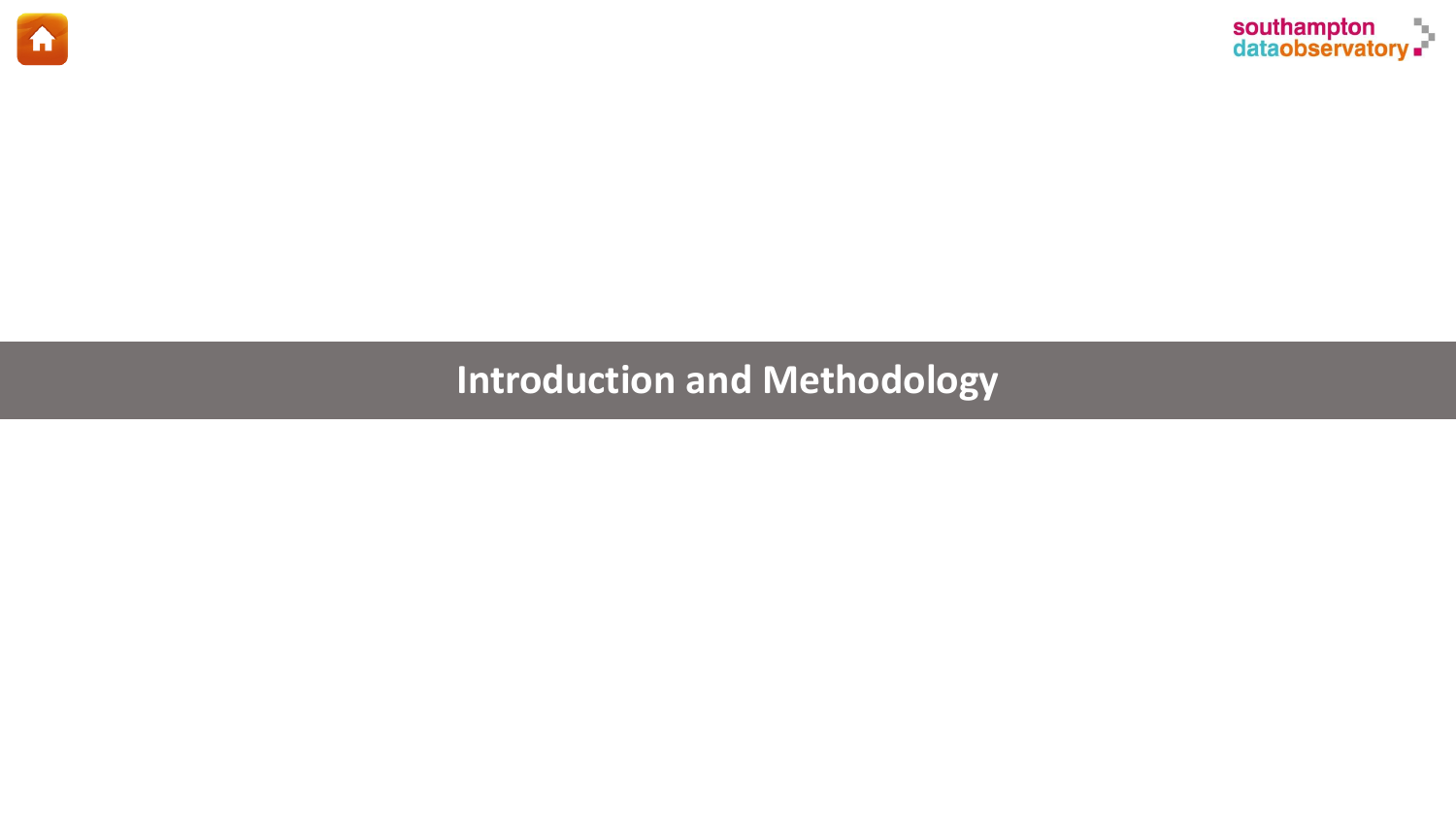<span id="page-3-0"></span>



- Southampton City Council undertook public consultation on a Draft Gambling Statement of Licensing Principles. This included asking for feedback on five key themes:
	- o Protecting children and other vulnerable persons from being harmed or exploited by gambling
	- o Sufficient knowledge to tackle risks associated with gambling
	- o Intervention to protect vulnerable persons from being harmed or exploited by gambling
	- o Access
	- Local Area Profile
- The consultation took place between **05/07/2021 – 26/09/2021.**
- The Statement of Licensing Principles is fully reviewed every three years. This is a legislative requirement.
- The aim of this consultation was to:
	- Communicate clearly to residents and stakeholders the proposed Statement of Licensing Principles Consultation.
	- Ensure any resident, business or stakeholder who wished to comment on the proposals had the opportunity to do so, enabling them to raise any impacts the proposals may have.
	- Allow participants to propose alternative suggestions for consideration which they feel could achieve the objective in a different way.
- This report summarises the aims, principles, methodology and results of the public consultation. It provides a summary of the consultation responses both for the consideration of decision makers and any interested individuals and stakeholders.
- It is important to be mindful that a consultation is not a vote, it is an opportunity for stakeholders to express their views, concerns and alternatives to a proposal. This report outlines in detail the representations made during the consultation period so that decision makers can consider what has been said alongside other information.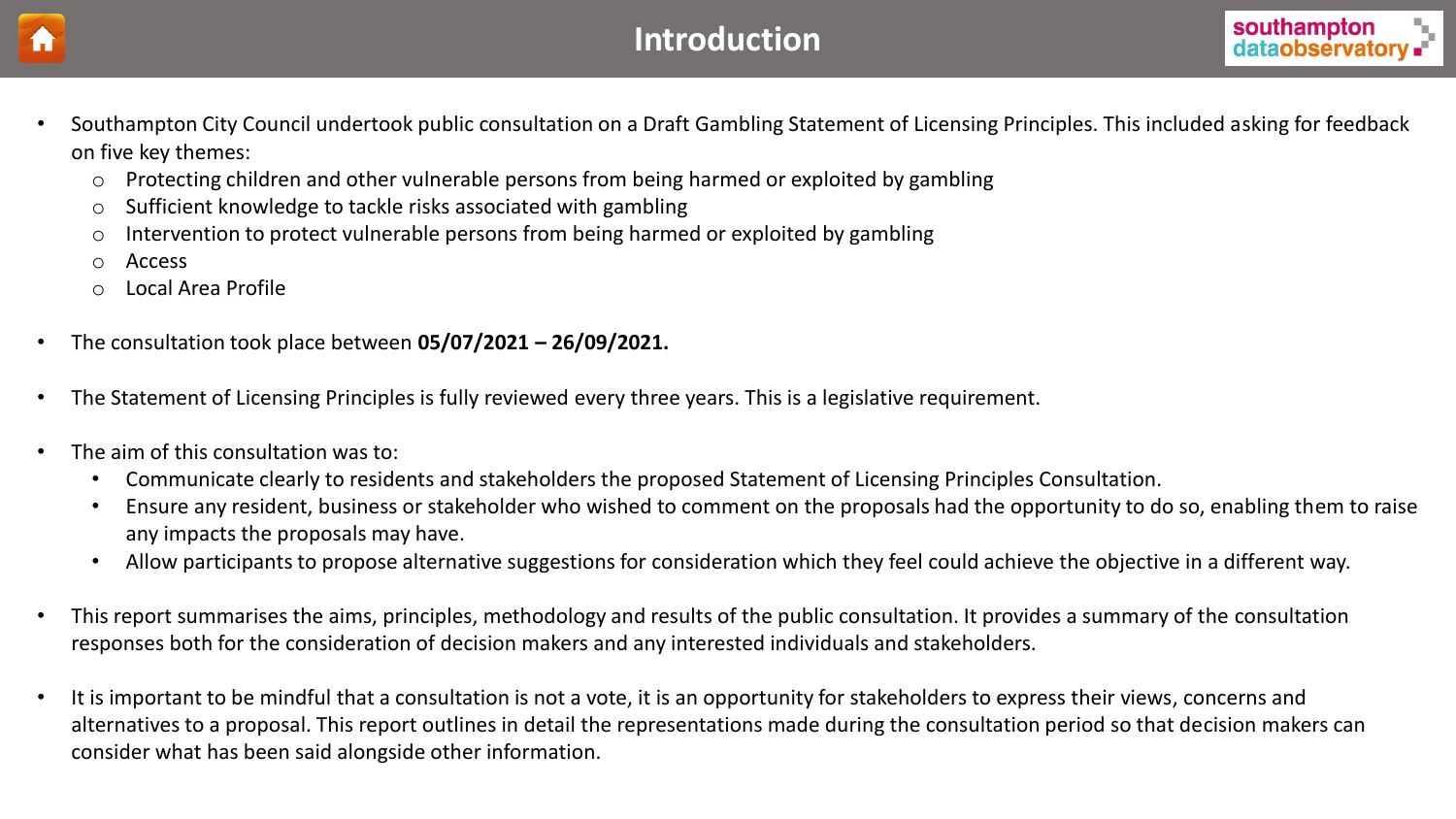<span id="page-4-0"></span>

Southampton City Council is committed to consultations of the highest standard, which are meaningful and comply with *The Gunning Principles (considered to be the legal standard for consultations)*:

- 1. Proposals are still at a formative stage (a final decision has not yet been made)
- 2. There is sufficient information put forward in the proposals to allow 'intelligent consideration'
- 3. There is adequate time for consideration and response
- 4. Conscientious consideration must be given to the consultation responses before a decision is made

#### Local 1 Government

**New Conversations 2.0** LGA quide to engagement

# **Rules: The Gunning Principles**

They were coined by Stephen Sedley QC in a court case in 1985 relating to a school closure consultation (R v London Borough of Brent ex parte Gunning). Prior to this, very little consideration had been given to the laws of consultation. Sedley defined that a consultation is only legitimate when these four principles are met:

#### 1. proposals are still at a formative stage

A final decision has not yet been made, or predetermined, by the decision makers

2. there is sufficient information to give 'intelligent consideration'

The information provided must relate to the consultation and must be available, accessible, and easily interpretable for consultees to provide an informed response

3. there is adequate time for consideration and response

There must be sufficient opportunity for consultees to participate in the consultation. There is no set timeframe for consultation,<sup>1</sup> despite the widely accepted twelve-week consultation period, as the length of time given for consultee to respond can vary depending on the subject and extent of impact of the consultation

4. 'conscientious consideration' must be given to the consultation responses before a decision is made Decision-makers should be able to provide evidence that they took consultation responses into account

These principles were reinforced in 2001 in the 'Coughlan Case (R v North and East Devon Health Authority ex parte Coughlan<sup>2</sup>), which involved a health authority closure and confirmed that they applied to all consultations, and then in a Supreme Court case in 2014 (R ex parte Moseley v LB Haringey<sup>3</sup>), which endorsed the legal standing of the four principles. Since then, the Gunning Principles have formed a strong legal foundation from which the legitimacy of public consultations is assessed, and are frequently referred to as a legal basis for judicial review decisions.<sup>4</sup>

In some local authorities, their local voluntary Compact agreement with the third sector may specify the length of time they are required to consult for. However in many cases, the Compact is either inactive or has been cancelled so the consultation timeframe is open to debate

- 2 BAILII, England and Wales Court of Appeal (Civil Decision) Decisions, Accessed: 13 December 2016.
- 3 BAILII, United Kingdom Supreme Court, Accessed: 13 December 2016
- 4 The information used to produce this document has been taken from the Law of Consultation training course provided by The Consultation Institute



Compiled by the Local Government Association and The Campaign Company, with help from The Consultation Institute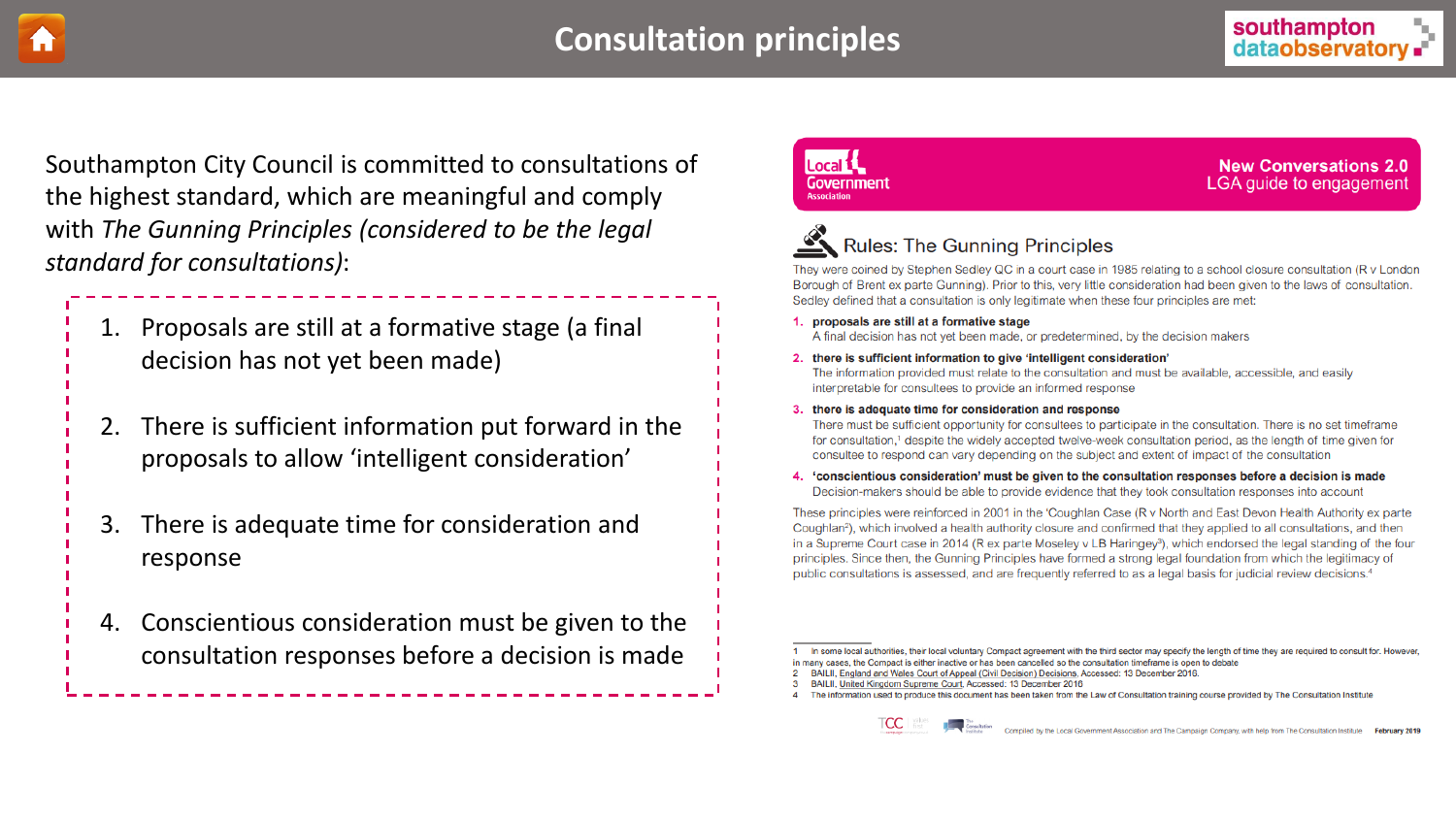<span id="page-5-0"></span>



- The agreed approach for this consultation was to use an online questionnaire as the main route for feedback. Questionnaires enable an appropriate amount of explanatory and supporting information to be included in a structured questionnaire, helping to ensure respondents are aware of the background and detail of the proposals.
- Respondents could also write letters or emails to provide feedback on the proposals. Emails or letters from stakeholders that contained consultation feedback were collated and analysed as a part of the overall consultation.
- The consultation was promoted in the following ways by sending emails or letters to:
	- All gambling licence holders
	- Responsible authorities
	- Trade bodies
	- Southampton People's Panel (a panel of over 3700 residents)
	- Published on our website
- All questionnaire results have been analysed and presented in graphs within this report. Respondents were given opportunities throughout the questionnaire to provide written feedback on the proposals. In addition anyone could provide feedback in letters and emails. All written responses and questionnaire comments have been read and then assigned to categories based upon similar sentiment or theme. We have also endeavoured to outline all the unique points and suggestions gathered as a part of the consultation and so there are tables of quotes or summaries of these for each theme of comment.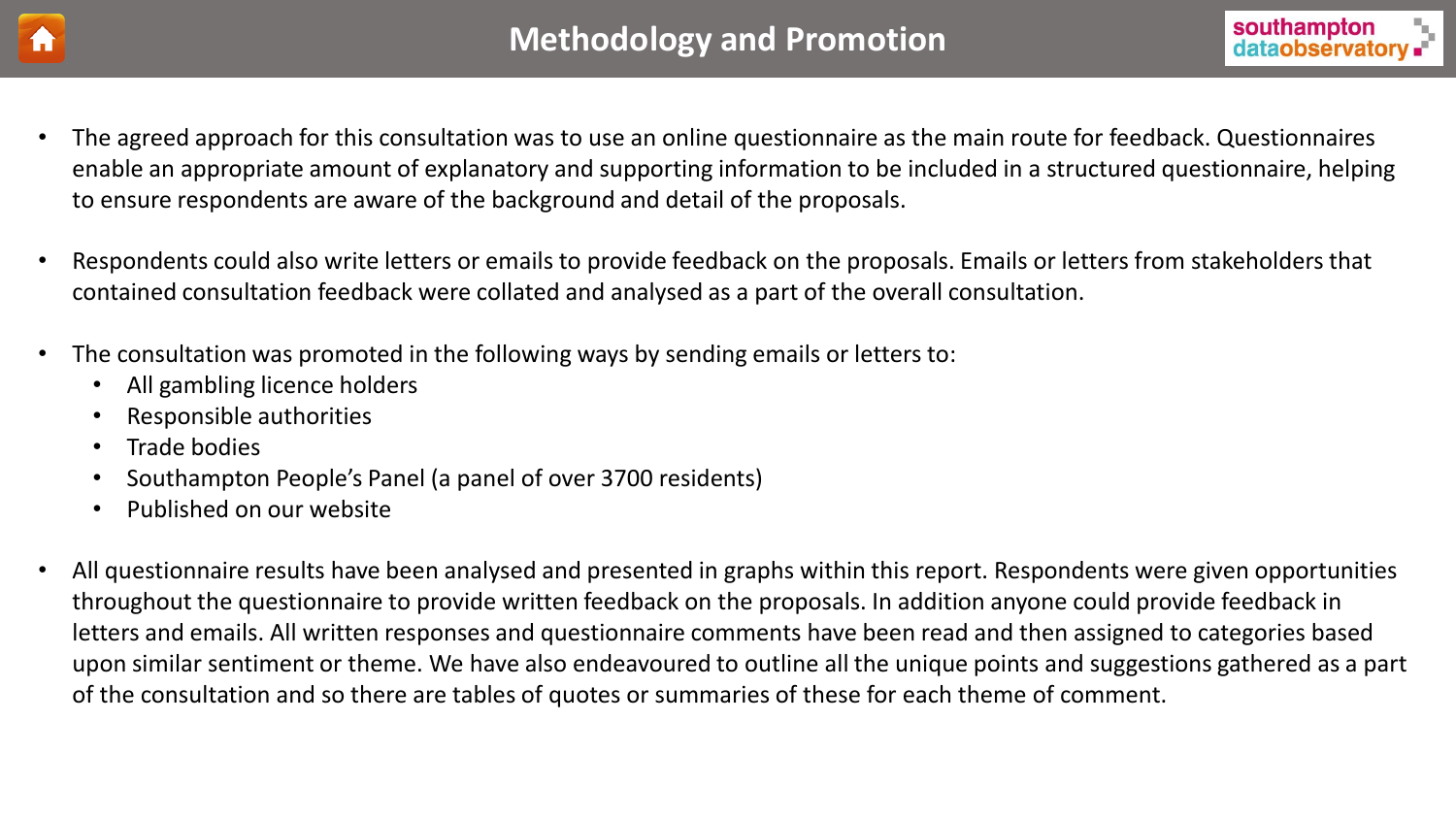<span id="page-6-0"></span>

# **Interpreting this report Interpreting this report Interpreting the Southampton**



- It is not the purpose of this report to make recommendations. It is intended to provide an accurate and objective reflection of the feedback received as part of the consultation, which can be used by decision makers as part of the decision making process.
- For each section and proposal, the following are provided:
	- A summary of the **quantitative results** presented in chart form. This is supplied at both city level (all responses received) and by key demographic group (gender and age) to better understand any variation in opinion / sentiment. The quantitative data is useful for understanding whether there is general agreement or disagreement with a proposal / priority.
	- **Qualitative analysis of free text comments**. Free text comments provided by respondents have been analysed throughout the questionnaire and grouped by similar sentiment or theme. These **themes** are presented in table form with an indication of how frequently it was mentioned by unique individuals. Individuals may have commented on more than one theme, so could be represented more than once in a table. This qualitative information provides a richer picture of respondent views and may identify specific issues that need to be considered or addressed. A list of **unique points or quotes** within each theme. This is provides an added level of granularity and allows more in depth exploration of important themes. Again, this may identify specific issues that need to be considered or addressed.

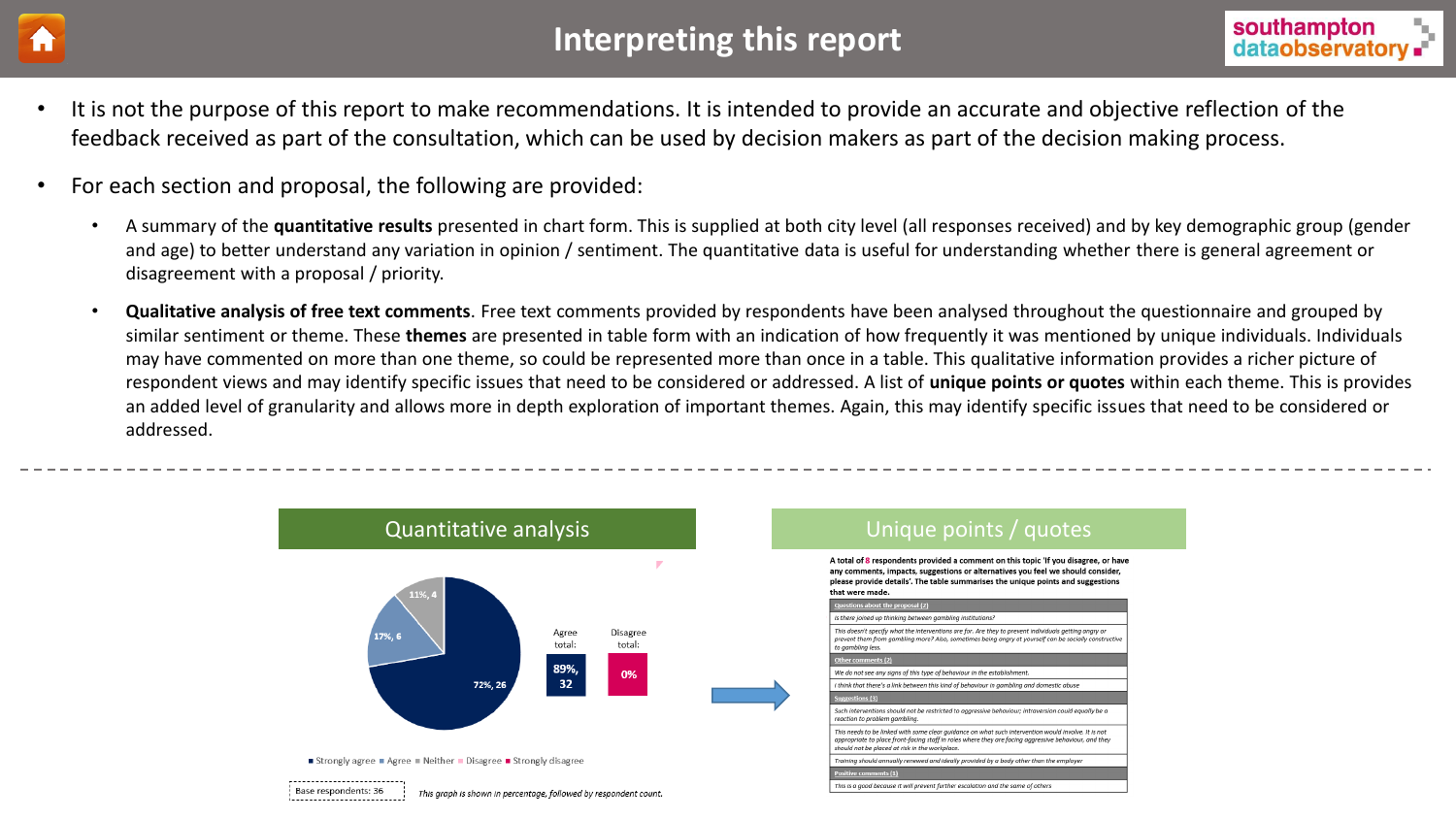<span id="page-7-0"></span>



Overall, there were **38** separate responses to the consultation. Responses came through the following routes:

|                  | Total number of responses |
|------------------|---------------------------|
| Questionnaire    | 36                        |
| Emails / letters |                           |
| <b>Total</b>     |                           |

**Respondents from the questionnaire were asked which of the following best described their interest in the consultation:**

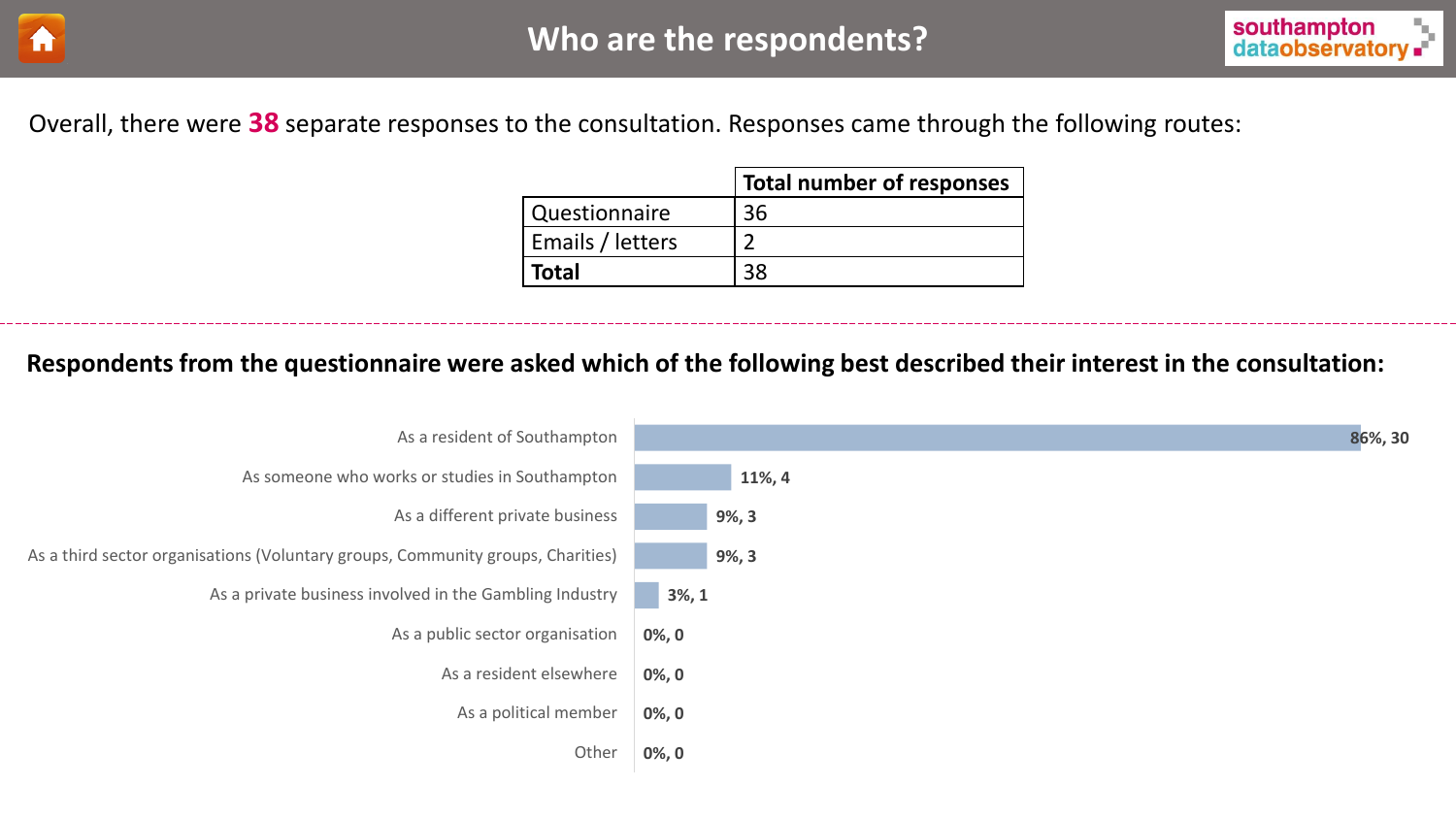<span id="page-8-0"></span>



**Protecting children and other vulnerable persons from being harmed or exploited by gambling**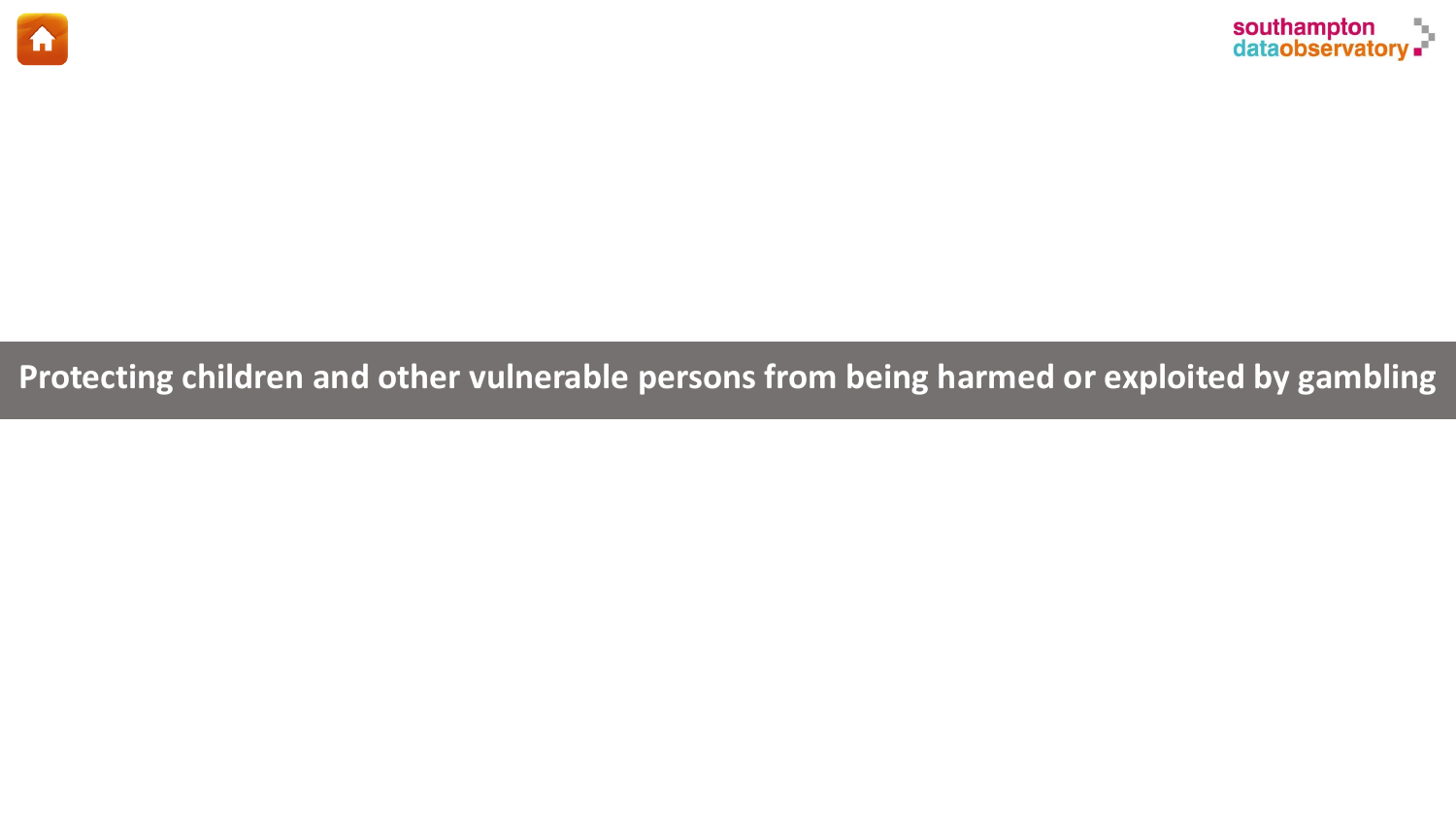



**The first theme covered within the questionnaire was 'protecting children and other vulnerable persons from being harmed or exploited by gambling'. As part of this, respondents were asked to provide feedback on each of the points of focus below. The following slides in this section detail the feedback provided.** 

*The Gambling Act defines "children" as those persons under 16 years of age and "young persons" as those persons aged 16 or 17 years of age.*

*The term "vulnerable persons" is not defined, however the following offers some guidance:*

- *People who gamble more than they want to*
- *People who gamble beyond their means*

*• People who may not be able to make informed or balanced decisions about gambling due to a lack of mental capacity, potentially due to cognitive or mental health conditions, alcohol, drugs or even some pharmaceutical treatments.*

*We already expect all premises licence holders to have suitable safeguarding policies in respect of children, young persons and vulnerable persons. We already expect premises licence holders to ensure that all staff are trained to recognise safeguarding issues when they arise and act appropriately. Such policies must be kept updated and staff training refreshed at frequent intervals.*

*We are now also proposing that premises are expected to display information on mental health, alcohol and drug services on-site where it is accessible by customers and staff.*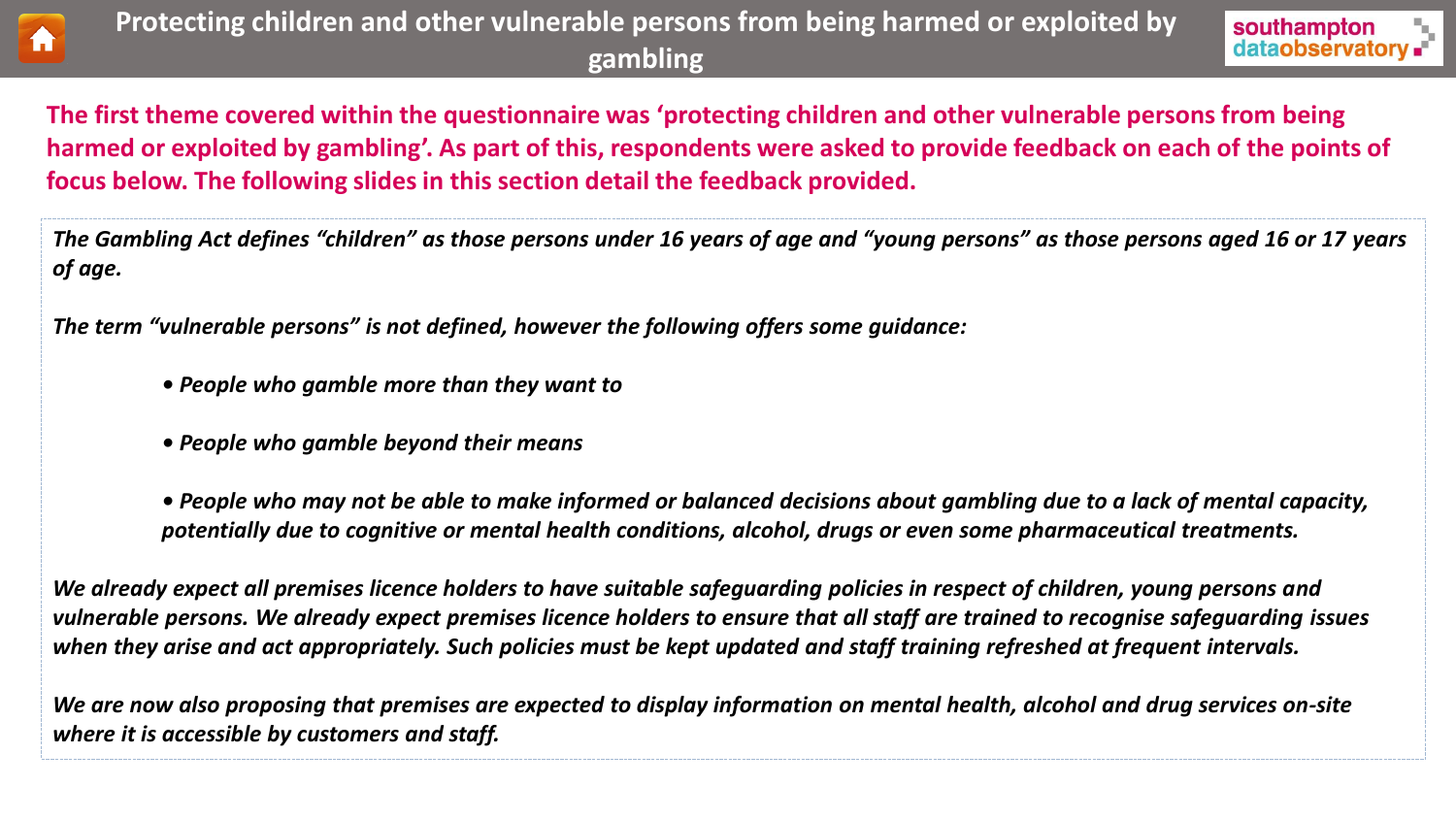<span id="page-10-0"></span>



# **Key findings:**

- **The majority of respondents (89%) agree with the expectation that premises should display information on mental health, alcohol and drug services on-site.**
- **No respondents disagreed with this priority**

## **The detail:**

**Question: To what extent do you agree or disagree with the expectation that premises display information on mental health, alcohol and drug services on-site?**

### *Overall:*



■ Strongly agree ■ Agree ■ Neither ■ Disagree ■ Strongly disagree

Base respondents: 36

**A total of 8 respondents provided a comment on this topic 'If you disagree, or have any comments, impacts, suggestions or alternatives you feel we should consider, please provide details'. The table summarises the unique points and suggestions that were made.**

#### **Other comments (2)**

*Exactly where do you want these policies to be displayed. Do you want posters or proper files on each subject.*

*Premises should not use advertising and glitz to promote themselves and individual services. Tobacco is sold devoid of such promotions; gambling should be on the same footing.*

#### **Positive comments (2)**

*I totally agree with this. More information that is out there and available is vital*

*I agree* 

#### **Suggestions (5)**

*Probably another information requirement is the probability of winning a gamble. Example is a warning displayed by some spread betting companies that 67% of people lose money when spread betting.*

*Please check the details are regularly updated and that they work*

*These should be free and locally available services able to provide adequate long-term support*

*Information should be displayed outside as well as inside. There should be a minimum size of display, and of the font(s) used. The information should be up to date and accurate.*

*I feel this simply pays lip-service to a requirement and provided no active support to individuals all whilst placing a completely inessential temptation and cause of mental health distress in their neighbourhood.*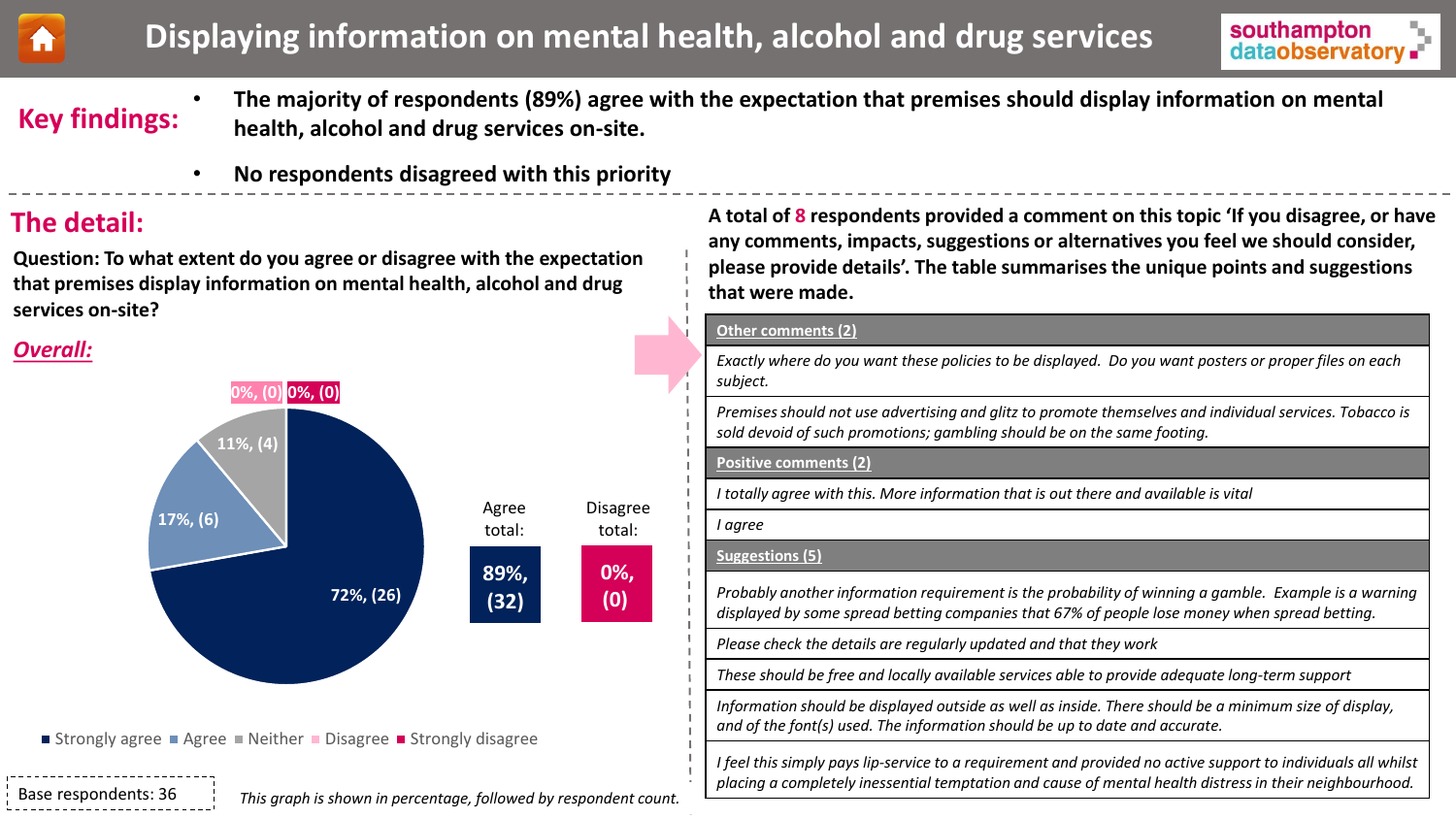<span id="page-11-0"></span>



# **Sufficient knowledge to tackle risks associated with gambling**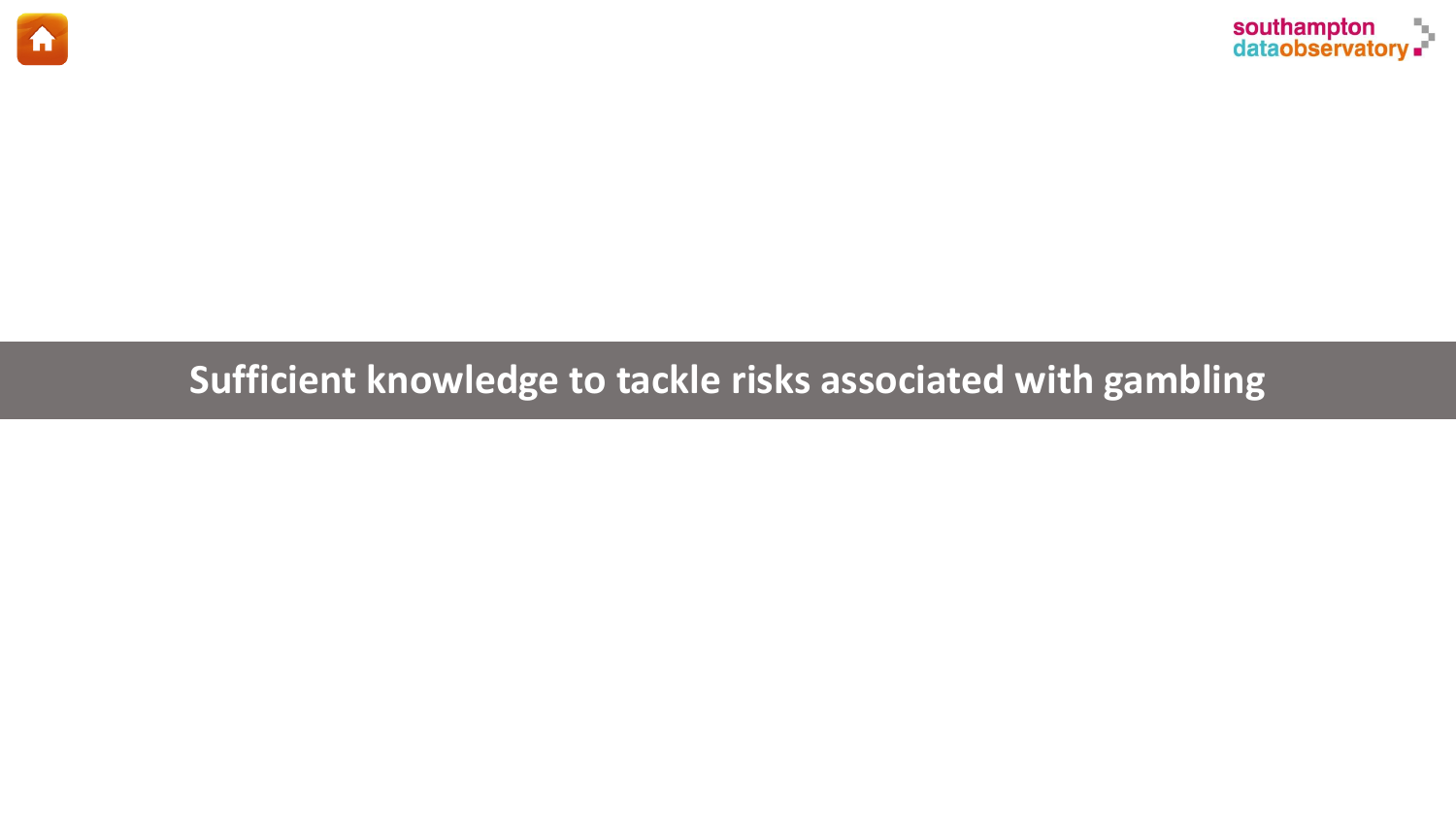

**The second theme covered within the questionnaire was 'sufficient knowledge to tackle risks associated with gambling'. As part of this, respondents were asked to provide feedback on each of the points of focus below. The following slides in this section detail the feedback provided.** 

*We already expect all customer-facing and management staff in premises licensed under the Gambling Act 2005 to have sufficient knowledge to tackle risks associated with gambling and know how to promote responsible gambling.*

*We are now proposing that staff also receive alcohol intervention training for premises that supply alcohol by retail under the authority of a premises licence granted under the Licensing Act 2003.*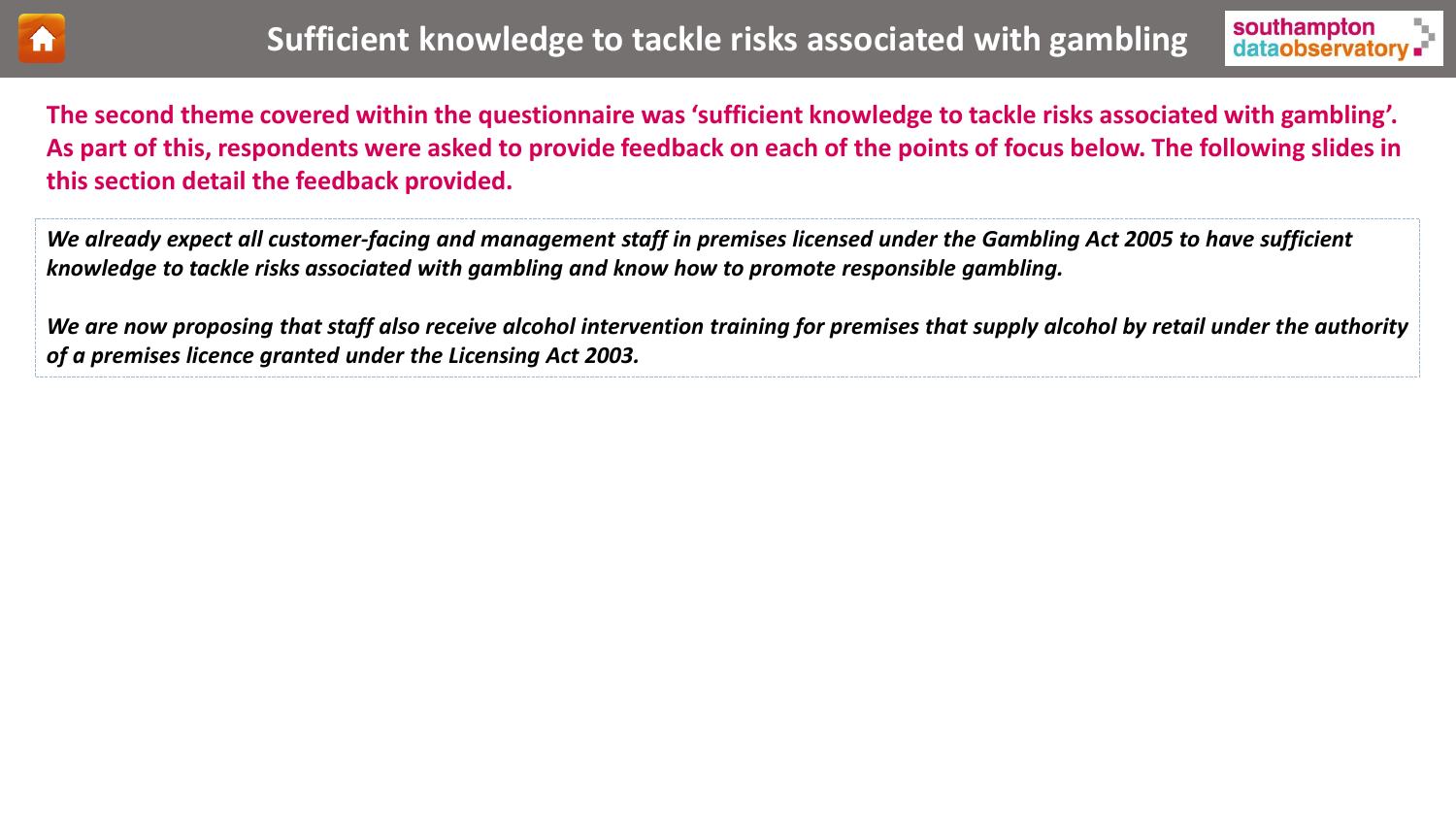<span id="page-13-0"></span>



**Key findings:** • **The majority of respondents (94%) agreed that staff should receive alcohol intervention training**

**Question: To what extent do you agree or disagree with the proposal that staff receive alcohol intervention training?**

### *Overall:*



**The detail: A total of 8 respondents provided a comment on this topic 'If you disagree, or have any comments, impacts, suggestions or alternatives you feel we should consider, please provide details'. The table summarises the unique points and suggestions that were made.**

#### **Other comments (1)**

*wonder how safe it would be in some areas for staff to intervene.*

#### **Positive comments (2)**

*I agree that everyone should be aware when someone has had enough to drink and to inform that person they can not have any more drink and must vacate the premises.*

#### *I agree*

#### **Suggestions (4)**

*Training should be given every year and a certificate showing that should be on display. Ideally the intervention training should be supplied by a body other than the employer*

*if they have a concern, they should raise it with management or the door staff to get support*

*do not allow premises to supply alcohol and offer gambling at the same time.*

*Would be great if this training could be a recognised qualification which staff can also benefit from*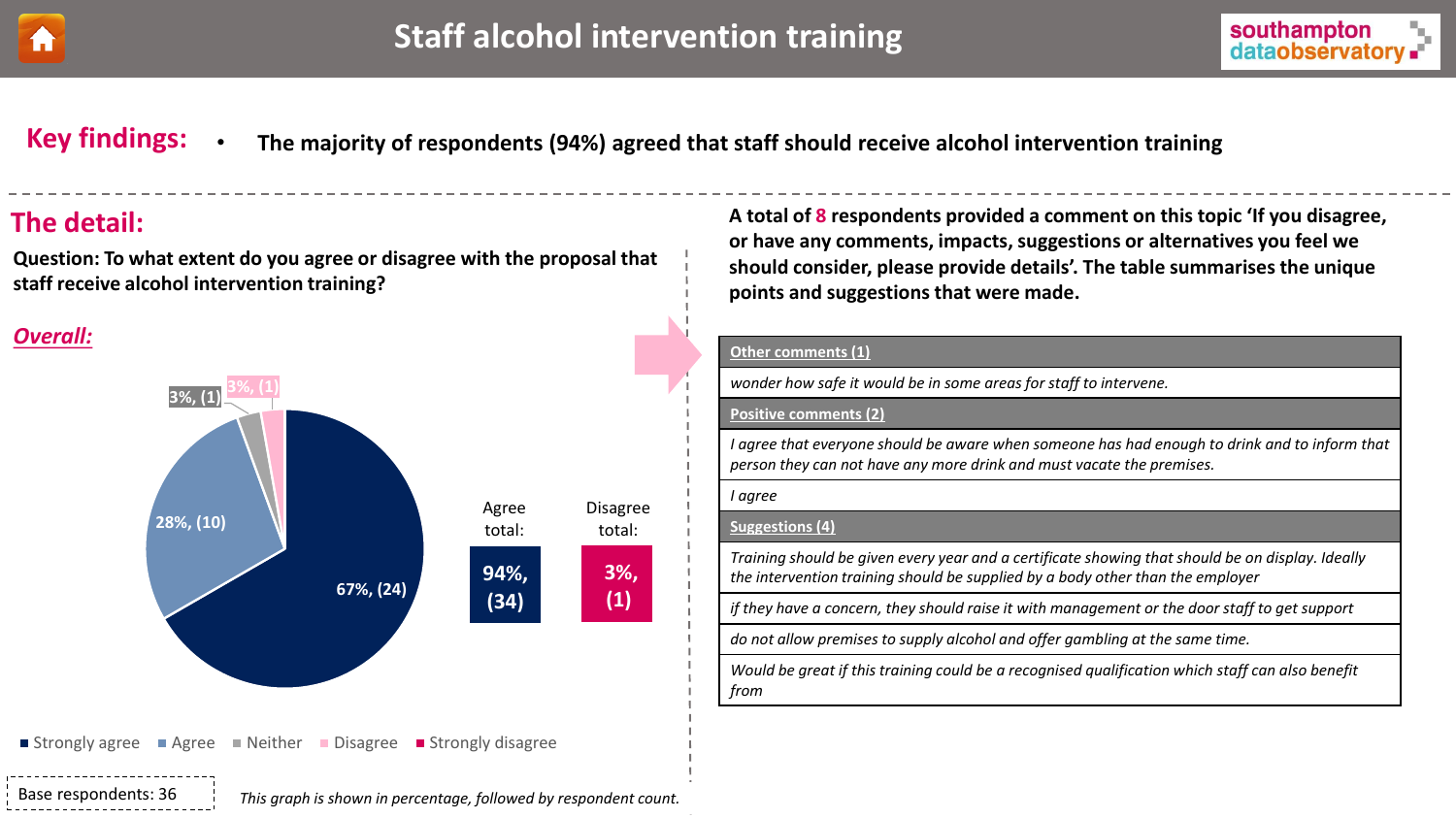<span id="page-14-0"></span>



# **Intervention to protect vulnerable persons from being harmed or exploited by gambling**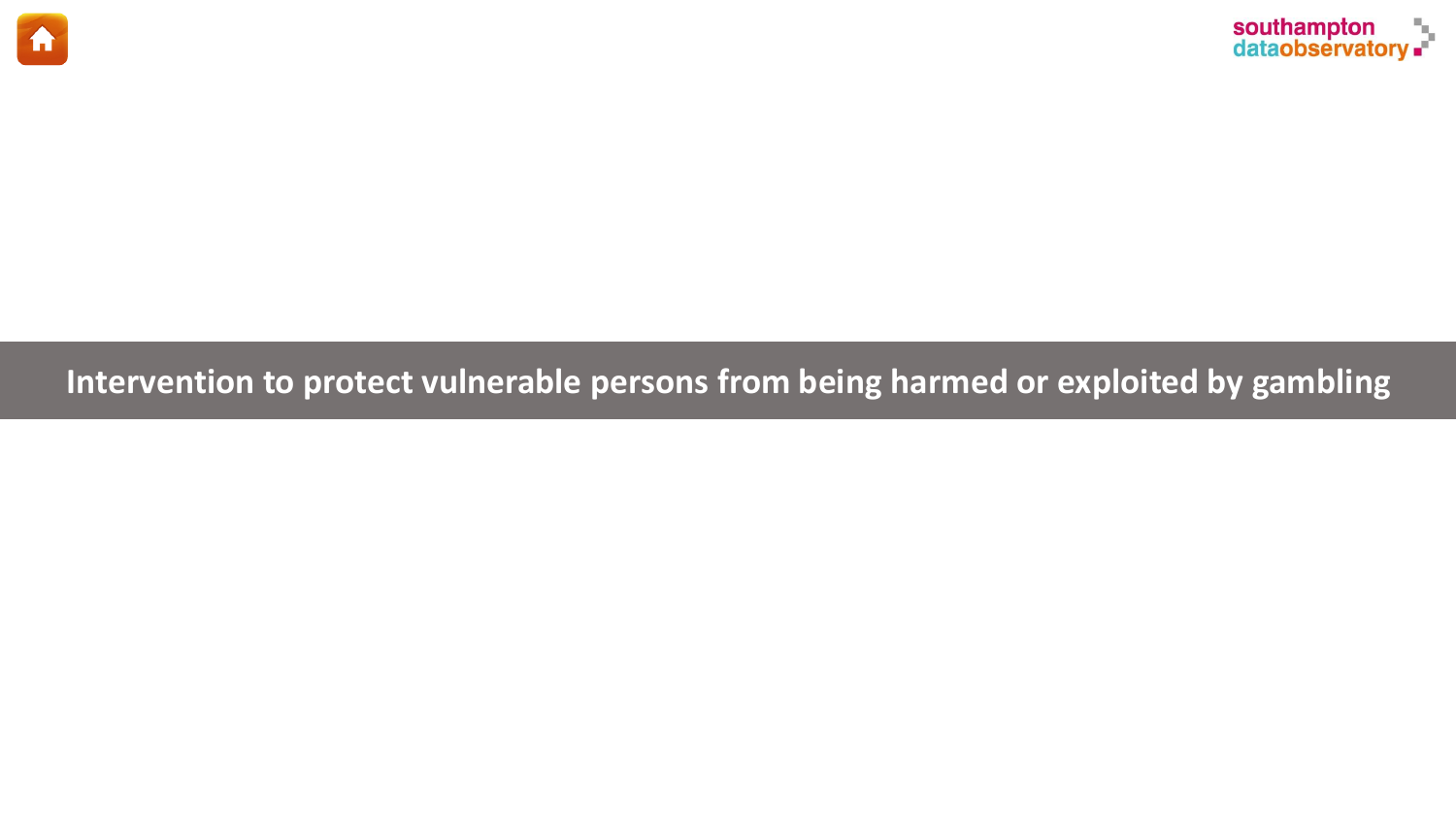



**The third theme covered within the questionnaire was 'intervention to protect vulnerable persons from being harmed or exploited by gambling'. As part of this, respondents were asked to provide feedback on each of the points of focus below. The following slides in this section detail the feedback provided.** 

*We already expect all premises offering gambling to have a mechanism in place to identify vulnerable persons and to monitor and intervene where customers may be gambling beyond their means or more than they would like. Intervention may include raising the customer's awareness of the existence of support services and the availability of a voluntary exclusion scheme. However, intervention may also include directing a counselling session and following that session potentially mandatory exclusion.*

*We are now proposing premises also have in place interventions for individuals who are displaying anger or aggressive behaviour linked to their gambling prior to leaving the premises to reduce the impact of harmful gambling on associates of participants.*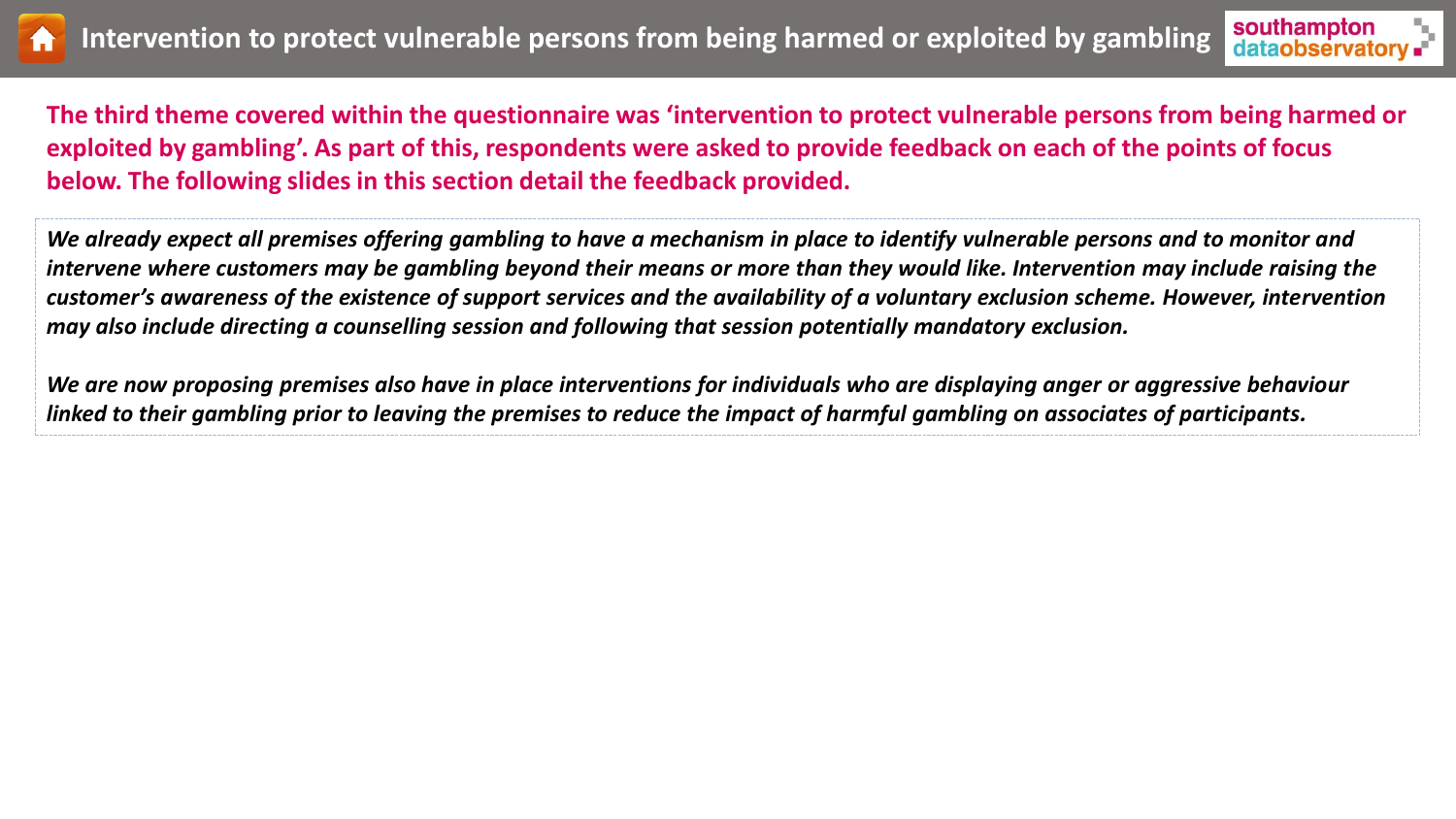<span id="page-16-0"></span>



**Key findings:** 

• **The majority of respondents (92%) agreed that premises should have interventions in place for individuals who** 

**display anger or aggressive behaviour linked to their gambling.**

**Question: To what extent do you agree or disagree with the proposal that premises have in place interventions for individuals who are displaying anger or aggressive behaviour linked to their gambling prior to leaving the premises?**

### *Overall:*



**The detail: A total of 8 respondents provided a comment on this topic 'If you disagree, or have any comments, impacts, suggestions or alternatives you feel we should consider, please provide details'. The table summarises the unique points and suggestions that were made.**

#### **Questions about the proposal (2)**

*Is there joined up thinking between gambling institutions?*

*This doesn't specify what the interventions are for. Are they to prevent individuals getting angry or prevent them from gambling more? Also, sometimes being angry at yourself can be socially constructive to gambling less.*

#### **Other comments (2)**

*We do not see any signs of this type of behaviour in the establishment.*

*i think that there's a link between this kind of behaviour in gambling and domestic abuse*

#### **Suggestions (3)**

*Such interventions should not be restricted to aggressive behaviour; intraversion could equally be a reaction to problem gambling.*

*This needs to be linked with some clear guidance on what such intervention would involve. It is not appropriate to place front-facing staff in roles where they are facing aggressive behaviour, and they should not be placed at risk in the workplace.*

*Training should annually renewed and ideally provided by a body other than the employer*

**Positive comments (1)**

*This is a good because it will prevent further escalation and the same of others*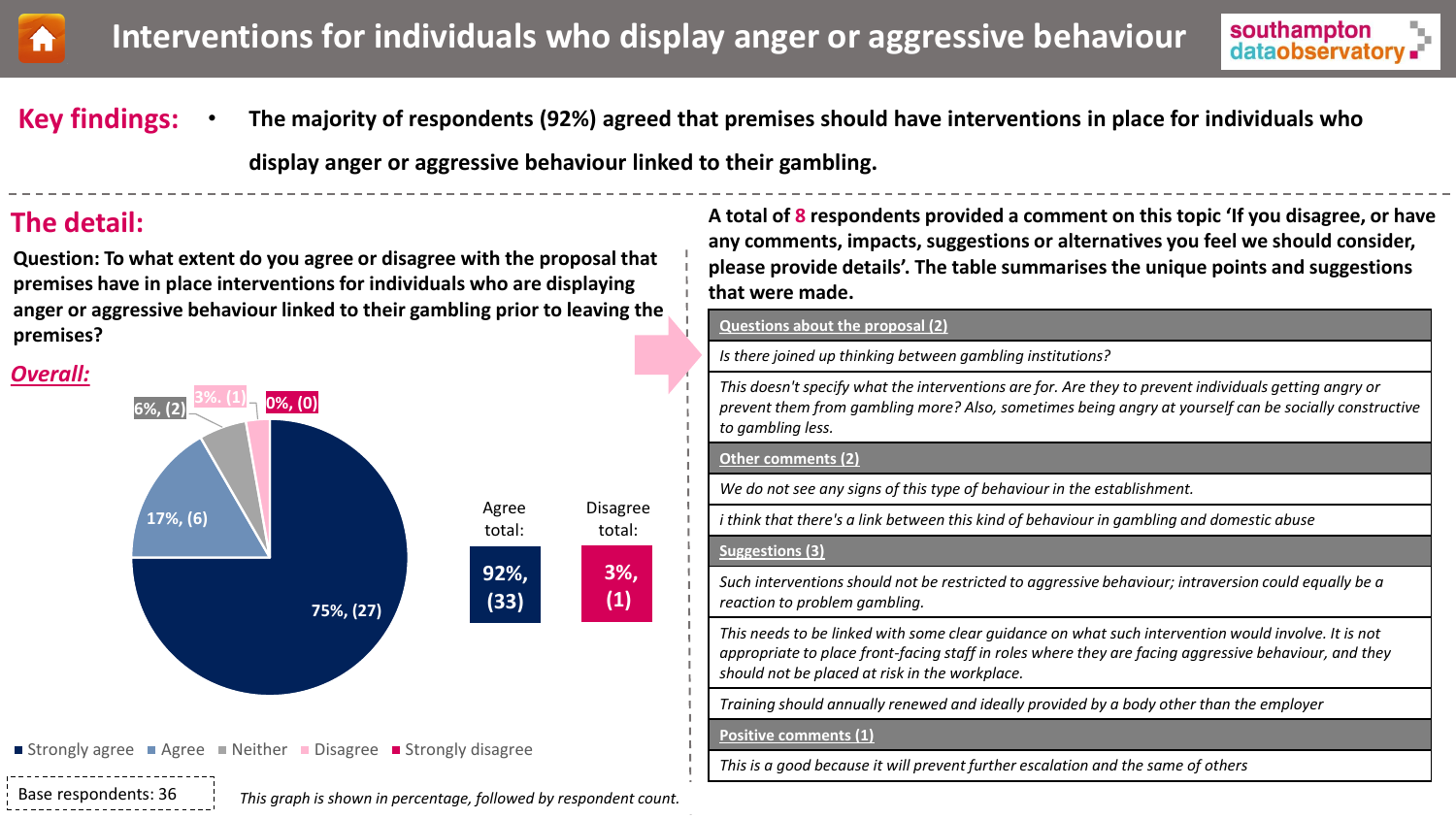<span id="page-17-0"></span>



# **Access**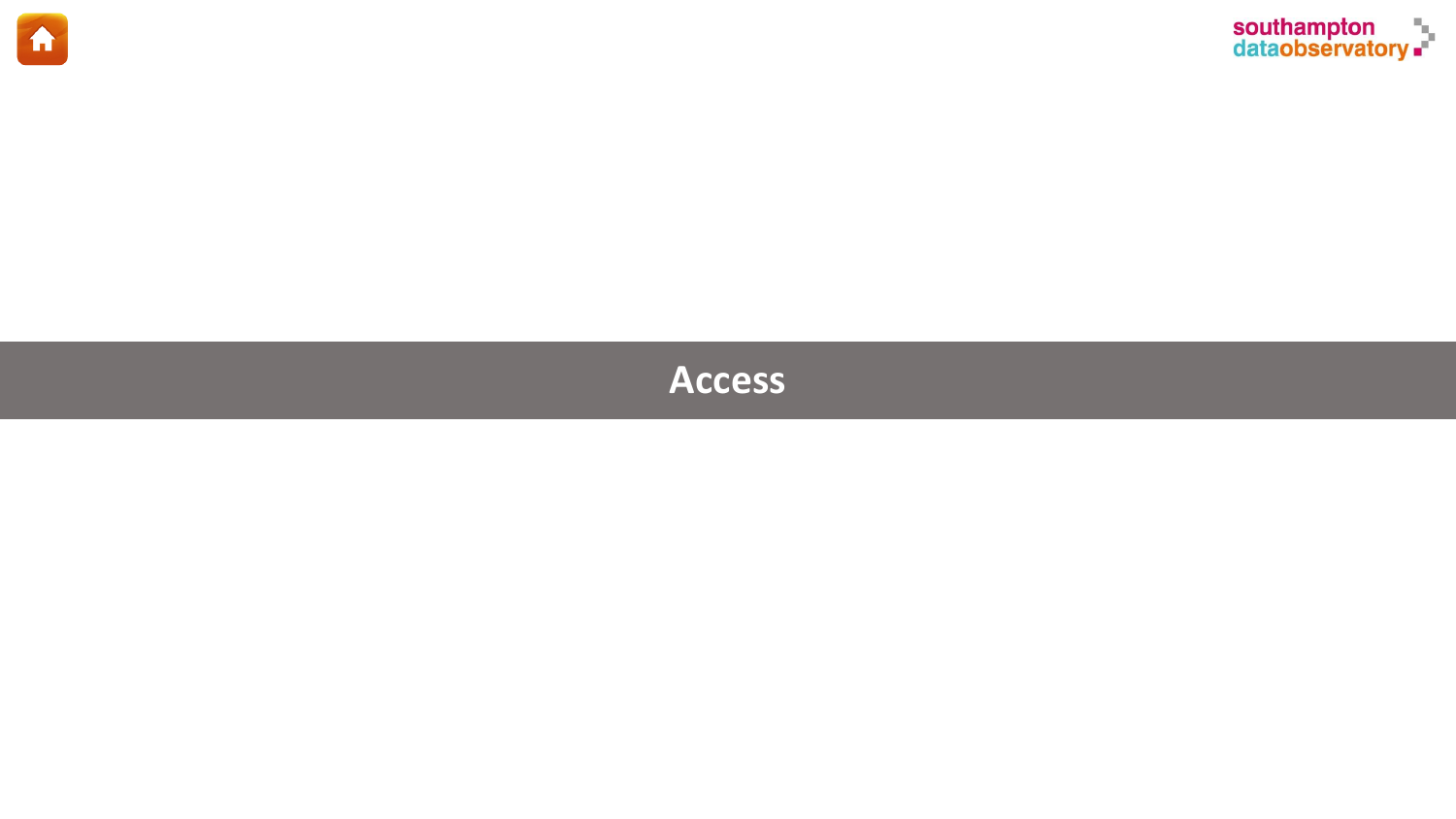



## **The fourth theme covered within the questionnaire was 'access'. As part of this, respondents were asked to provide feedback on each of the points of focus below. The following slides in this section detail the feedback provided.**

*We are proposing that premises should take such steps as are reasonably practicable to ensure entrances and exits to the premises will enable persons using the premises (including disabled persons) and the facilities to be safe and free from risks to health. While such persons are present on the premises every exit provided for their use shall be unsecured and free from obstruction.*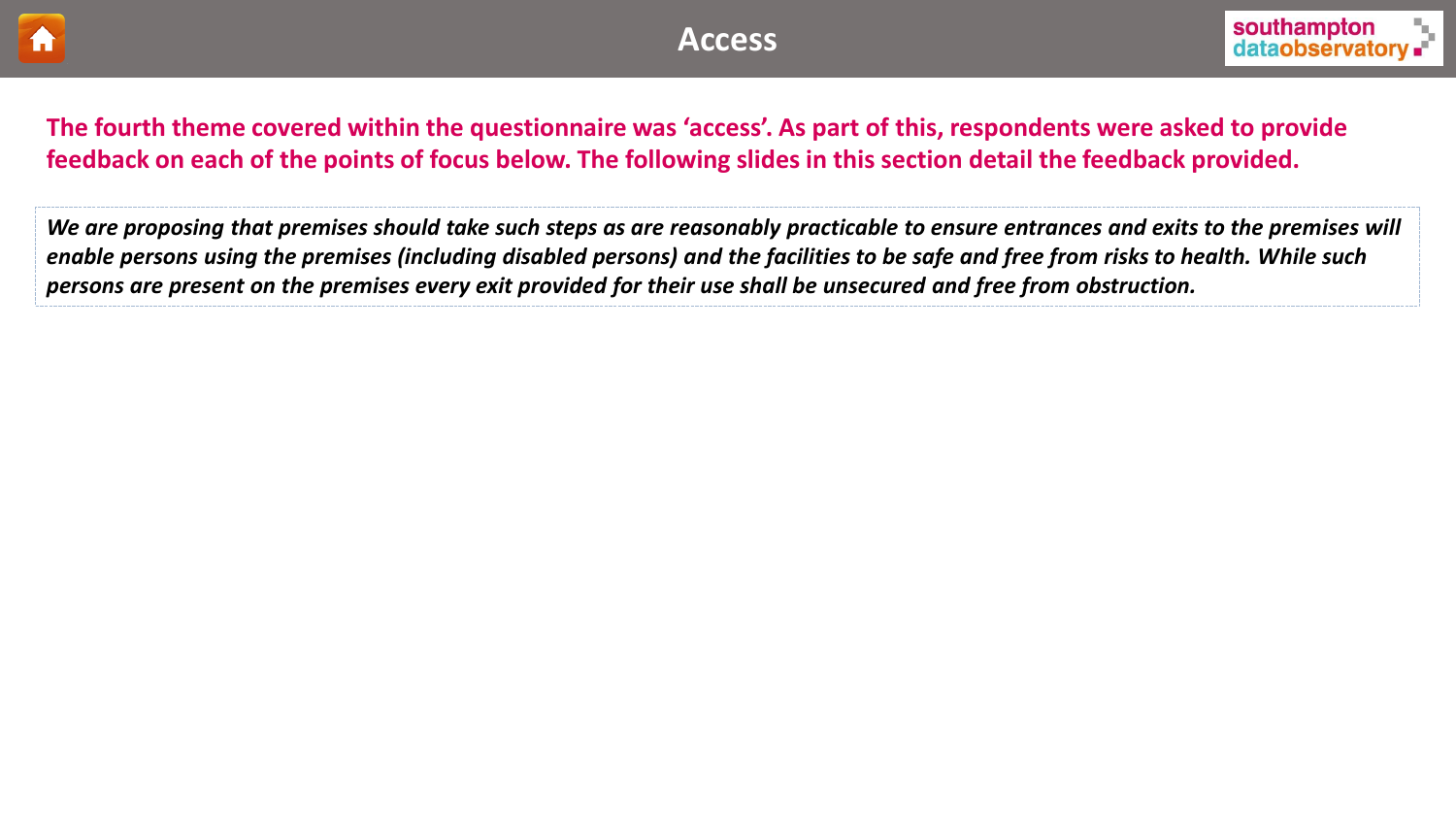<span id="page-19-0"></span>



**Key findings:** • **The majority of respondents (92%) agreed with the proposal regarding access to the premises.** 

**Question: To what extent do you agree or disagree with the proposal regarding access to the premises?**

## *Overall:*



Strongly agree Agree Neither Disagree Strongly disagree

Base respondents: 36

*This graph is shown in percentage, followed by respondent count.*

**The detail: A total of 7 respondents provided a comment on this topic 'If you disagree, or have any comments, impacts, suggestions or alternatives you feel we should consider, please provide details'. The table summarises the unique points and suggestions that were made.**

#### **Other comments (2)**

*Reasonable adjustment for disability access is a legal requirement. Not sure why this needs to be separately stated in this consultation, nor why there should be opportunity to object.*

*We have two different entrances available, depending on your circumstances. We have a proper disabled access toilet with hand rails and a panic pull cord in place. All main aisles are disable friendly and free from obstruction.*

#### **Positive comments (2)**

*Access for all is good* 

*why would you not? Surely all doors / fire doors need to be useable?*

#### **Suggestions (2)**

*If this is a new requirement in law then premises must be given a decent period of time to achieve this*

*The wording here is vague. Fire exits that are signposted should be free of obstruction and safe, of course. But premises buildings could have exits that are not accessible to the public or fire exits. These shouldn't need to be included*

#### **Should not be encouraging gambling (2)**

*I am not sure encouraging anyone to gamble is a good idea.*

*what does this have to do with gambling? Anything making access to gambling harder is probably a good thing...*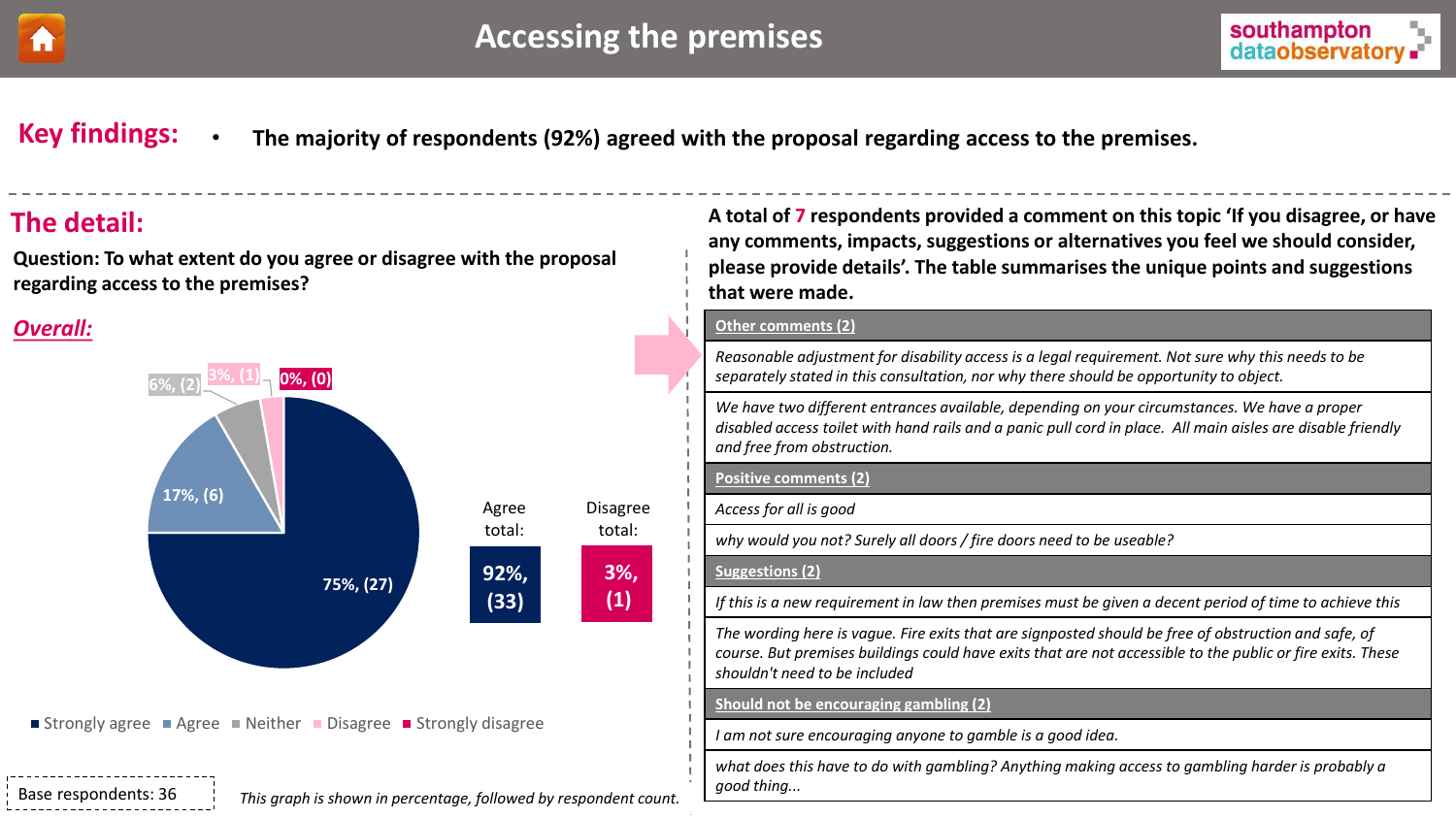<span id="page-20-0"></span>



# **Local Area Profile**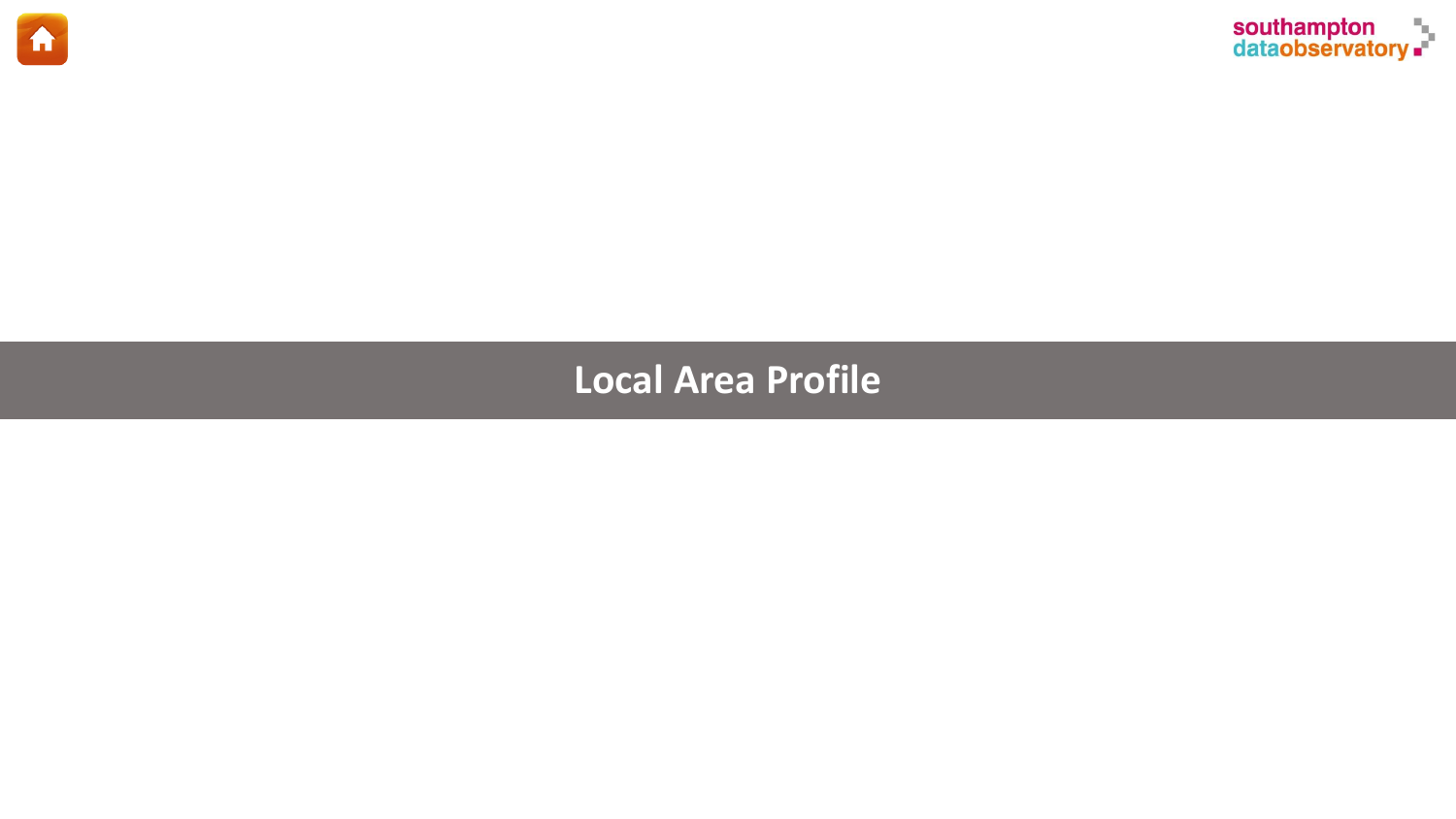



**The next theme covered within the questionnaire was 'Local Area Profile'. As part of this, respondents were asked to provide feedback on each of the points of focus below. The following slides in this section detail the feedback provided.** 

*We are proposing that the Draft Policy contains a significantly more detailed local area profile for applicants and licence holders to consider when making their applications and preparing their risk assessments.*

*The draft policy now contains information and maps on:*

- *- Deprivation (including the Indices of Deprivation)*
- *- Housing (including information on homelessness, overcrowded households, population density)*
- *- Benefit claimants*
- *- Locations of schools*
- *- Age ranges of the population*
- *- Information on ethnicity*
- *- Locations of supported living accommodation for people with a learning disability.*
- *- Locations of homeless hostels and alcohol accommodation service shelters*
- *- Rates of admissions for alcohol specific conditions*
- *- Rate of admissions for poisoning by illicit drugs*
- *- Rate of admissions of drug related mental health and behavioural admissions*
- *- Proportion of Adults aged 18+ with depression*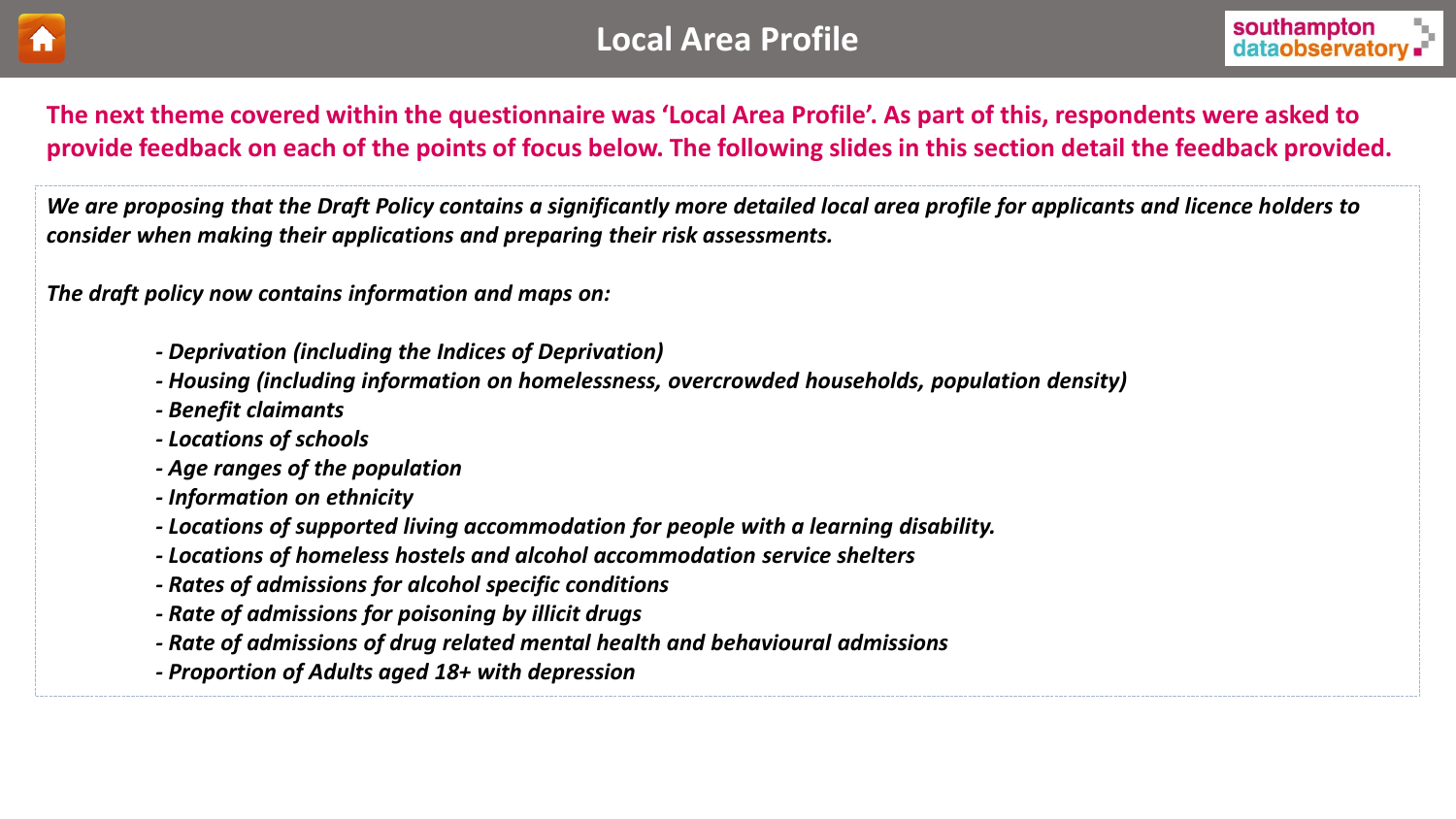<span id="page-22-0"></span>

# Increase in detail in the local area profile **Interval and Southampton**



# **Key findings:**

• **The majority (81%) of respondents agreed with the proposed increased in detail in the local area profile**

## **The detail:**

**Question: To what extent do you agree or disagree with the proposed increase in detail in the local area profile?**

## *Overall:*



■ Strongly agree ■ Agree ■ Neither ■ Disagree ■ Strongly disagree

Base respondents: 36 *This graph is shown in percentage, followed by respondent count.*

**A total of 9 respondents provided a comment on this topic 'If you disagree, or have any comments, impacts, suggestions or alternatives you feel we should consider, please provide details'. The table summarises the unique points and suggestions that were made.**

#### **Other comments (2)**

*it's strange how the slot machine places seem to target area...*

*caution should be taken in providing deprivation information. This may increase demand for nicer areas and lessen demand for slightly deprived ones. On a macro level, this may increase the economic gap between rich and poor even further. Do we really want areas of deprivation (like slums) or areas with a prominent ethnicity group? Diversity is a good thing for the city.*

## **Positive comments (3)** *Very good idea I strongly agree More information for the public is a good thing.*  **Suggestions (6)** *I believe you should include data regarding admissions to A&E for alcohol poisoning in local areas. Also levels of domestic abuse and safeguarding should also include the density of gambling already available in an area. ideally the policy should aim to reduce over time the number of such premises in areas of higher deprivation*

*A decision to limit access to gambling opportunities for those most vulnerable, and/or those living in poverty is essential.*

*All of the above information is used to profile neighbourhoods and identify those with the greatest vulnerability to gambling. Without firm assurances that this data will be used to ensure gambling locations will not be situated in struggling neighbourhoods, this increases the likelihood vulnerable individuals will be exploited.*

*Provision of such information seems pointless without the expectation that applicants must respond to it and justify their application. It would help to grade the various performance indicators so that areas where additional opportunities to gamble would be toxic can readily be identified, and applications discouraged or discounted accordingly.*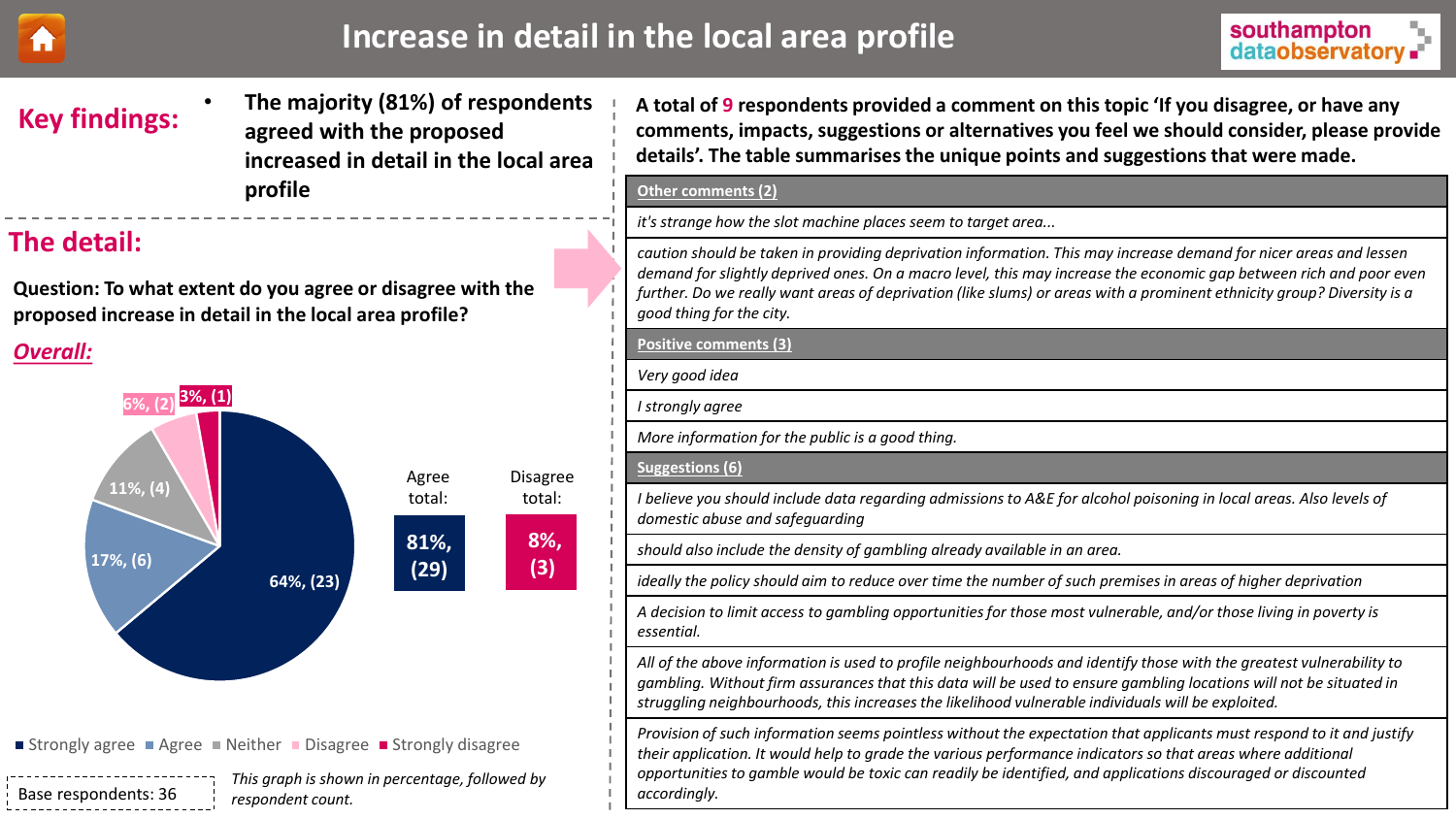<span id="page-23-0"></span>



# **Overall policy**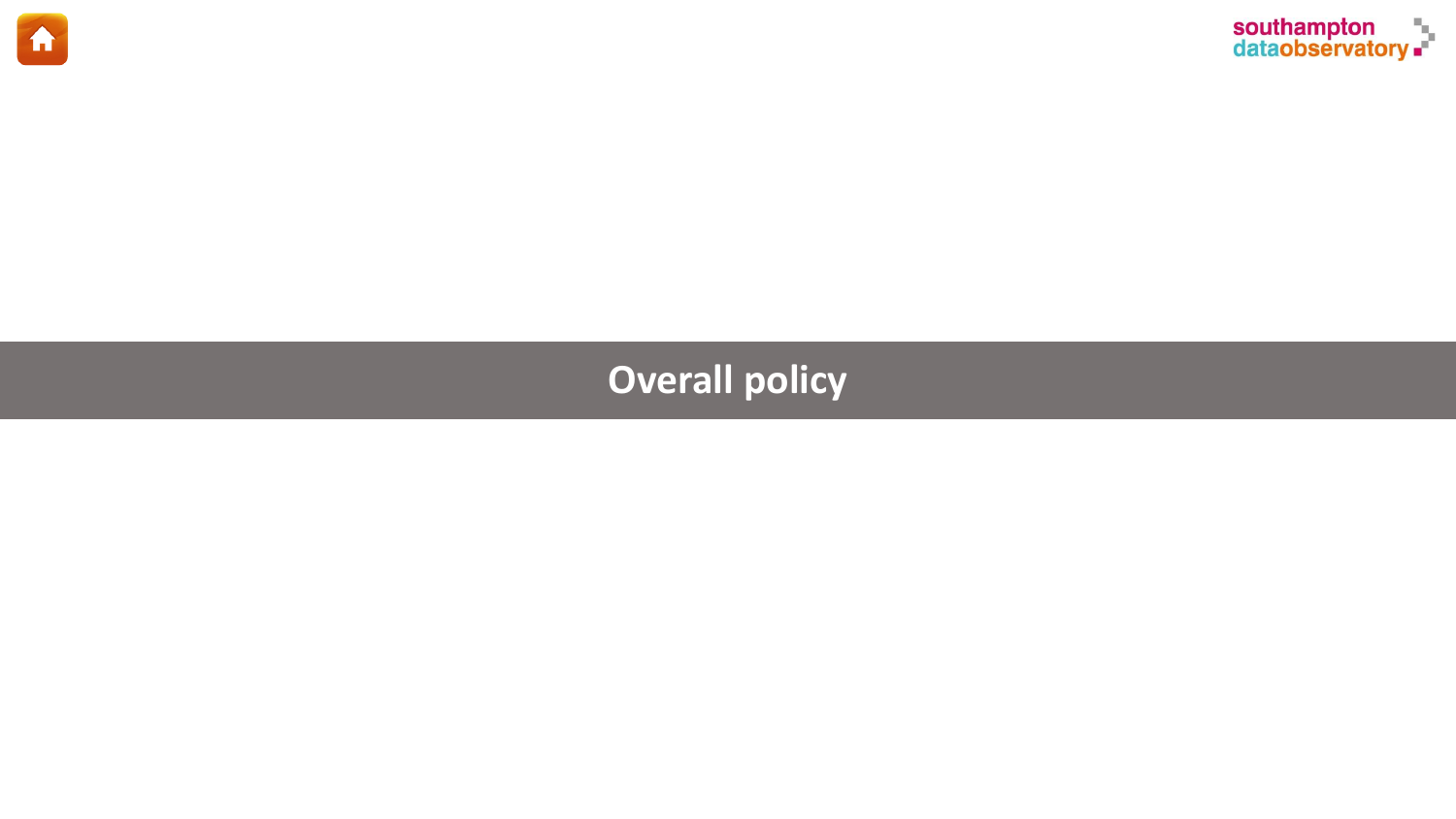<span id="page-24-0"></span>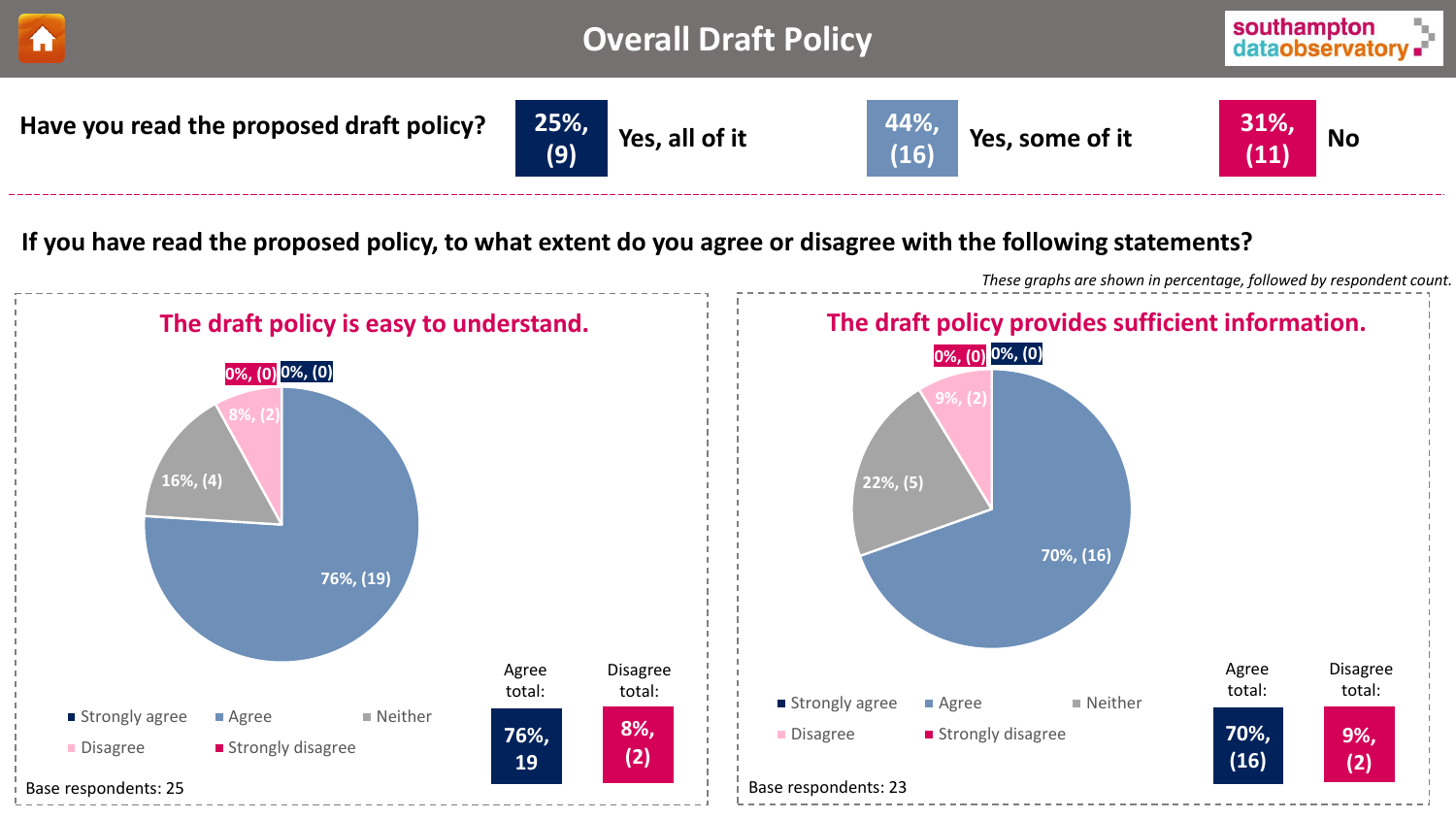<span id="page-25-0"></span>



**A total of 7 respondents provided a comment in the survey and 1 email/letter came in on this topic, if there were 'parts of the draft policy respondents did not understand or felt needed more information.' The following table summarises the unique points and suggestions that were made.** 

#### **More information needed (8)**

*It needs more local data.*

*9.5.6 item "gamble more than they want to" is a bit vague - how would one assess whether this was the case?*

*Needs more simple explanations so that it can be simply understood by ALL persons*

*More detail could be given on how interventions will be made should problems arise.*

Paragraph 3.5.6 refers to research undertaken by City of Westminster Council, Manchester City Council and the LGA and then contains a list of bullet points which purports to identify groups at greater risk of harm from gambling. The inclusion of this list without any context whatsoever is misleading, pejorativeand does not assist the policy. Accordingly, the list of bullet points and the reference to the research should be removed. If th removed then much more context needs to be given and we respectfully submit that the statement of principles is not the relevant vehicle for a discussion with regard to research. Context is very important. For example, the bullet points suggest that people from Asian or Oriental ethnic groups are at greater risk of harm from gambling. It is not that simple. The research (Wardle 2015) states, "where both adults and children of Asian backgroun were far less likely to gamble than their white British counterparts, yet those that did were more likely to experience problems." Similarly, when discussing matters of deprivation, the same research piece stated, "the evi relating to household income and gambling harms is mixed showing that generally those of lower income are less likely to gamble but those that do spend a higher proportion of their income on gambling. This was highlighted a concern given the "likely" lesser ability of lower income households to protect themselves from financial instability (Brown ET AL, 2011). However, as stakeholders noted, there is some unease about labelling all low-inco households as vulnerable as income, gambling, debt and money management are likely to interact to shape outcomes." The draft statement of principles must include context. Otherwise, the impression is given that all persons *who are young, are of Asian or oriental ethnic groups, who are unemployed or live in deprived areas are presumed to be vulnerable.* 

Section 11 of Part B explains the Authority's approach to the imposition of conditions on premises licences. This section would be assisted by a clear statement that the mandatory and default conditions are designed to be, usually are, sufficient to ensure operation that is reasonably consistent with the licensing objectives. Accordingly, additional conditions will only be imposed where, in the circumstances of the case, there is evidence of *the licensing objectives that is not adequately addressed by the mandatory and default conditions or policies, procedures and mitigation measure outlined in the local area risk assessment.* 

The sentence within paragraph 11.2 that indicates that the Licensing Authority will expect an applicant to offer suggestions as to the way in which the licensing objectives can be met should be re-drafted so that it is und that this is not expected within the licence application but rather within the risk assessment. As this statement appears in the section relating to conditions on the premises licence, this must be made clear. The inclusio sentence in this section suggests that the policies, procedures and mitigation measures may be "converted to" or form the basis of premises licence conditions in the same way as operating schedule statements are treated in applications under Licensing Act 2003. Under Gambling Act 2005, the imposition of conditions should only be considered where the policies, procedures or mitigation measures outlined in the risk assessment do not adequately address the identified risk. The reason for this is that the risk assessment is a dynamic document and (in accordance with SR Code Provision 10.1.2) must be reviewed if there is a significant change in local circumstances. change, or new risks are identified, the policies, procedures and mitigation measures to address those identified risks may be changed very quickly. However, if the mitigation measures are the subject of premises licence conditions then an application for variation of the premises licence will be required to change these conditions. This could delay changes and would cause unnecessary expense and administration for operators.

Paragraph 17.1 refers to the ability of the Licensing Authority to impose conditions on the number of betting machines an operator proposes to offer. This paragraph should be re-drafted so that there is a clear differentia made between the Authority's powers to limit the numbers of betting machines and gaming machines. This paragraph should be clear that whilst the Licensing Authority has the ability to condition the number of betting *machines, the holder of a betting premises licence may make available up to four category B, C or D machines available for use. This right to four gaming machines cannot be fettered by condition.*

#### **Other suggestions (1)**

*The document requires proof reading as there are a number of errors in it.*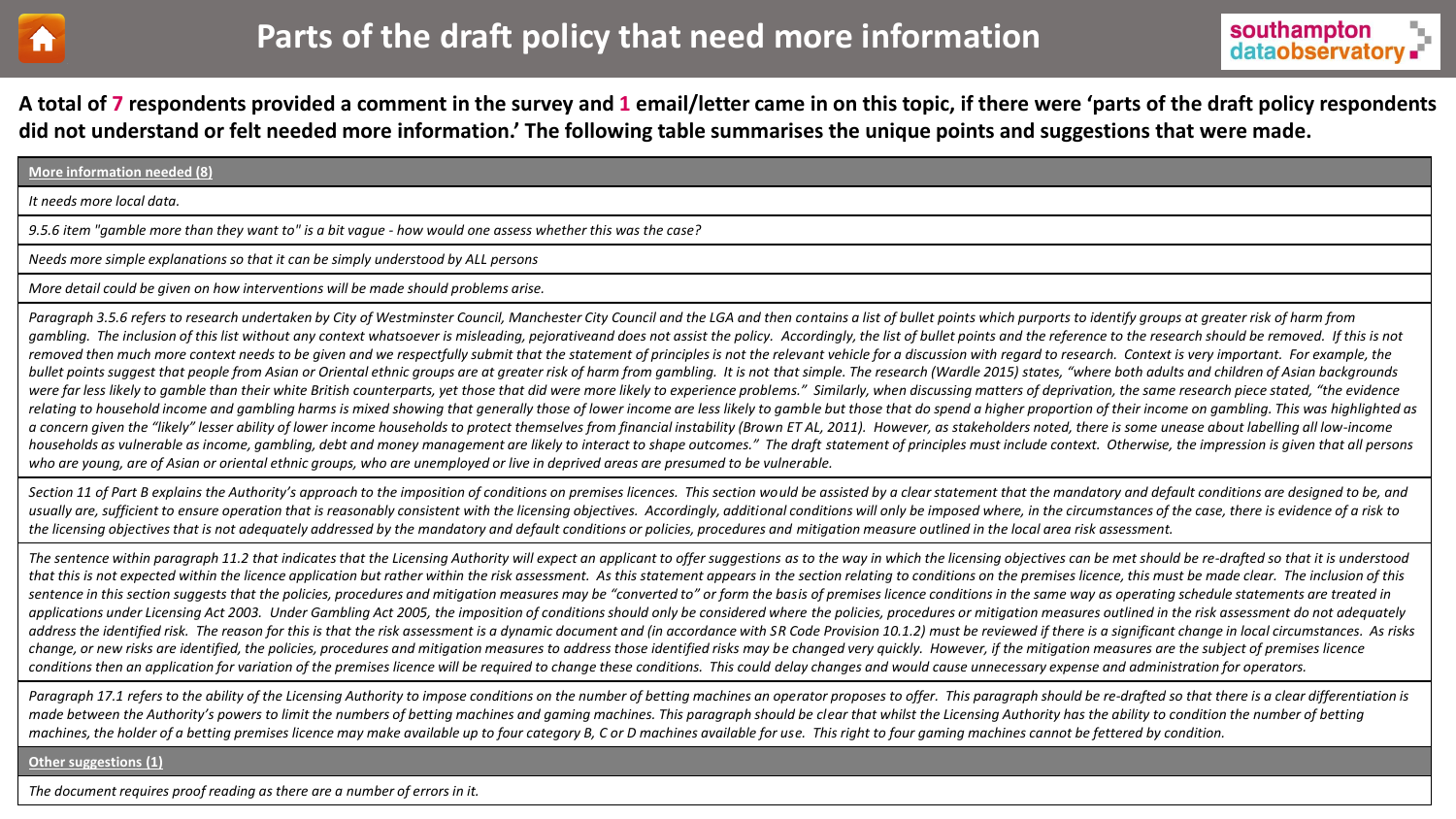<span id="page-26-0"></span>



- **The majority of respondents (60%) highlighted that if the draft policy was to be implemented, it would have a positive impact on themselves, their business or the wider community. Key findings:** 
	- **Just over a quarter of respondents (26%) selected that if the draft policy was to be implemented, it would have no impact at all on them, their business or the wider community.**

## **The detail:**

**Question: If the draft policy was to be implemented, what impact do you feel this may have on you, your business or the wider community?**

## *Overall:*





Negative total:

> **3%, (1)**

**60%, (21)**

Positive total: